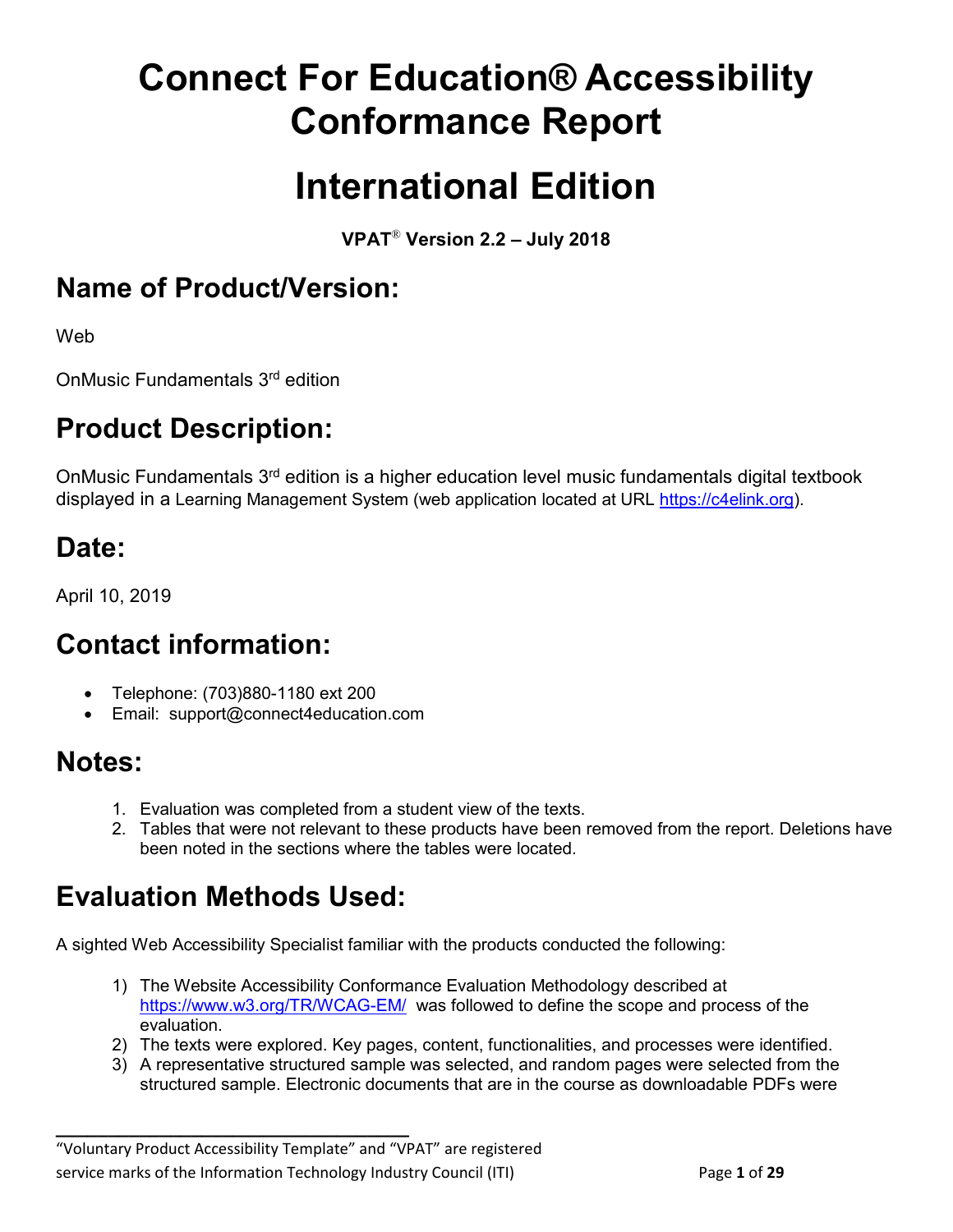evaluated. Note: general knowledge of the texts was also employed before a status of 'supports' was given for any specification.

- 4) Successes and failures in meeting each WCAG 2 specification were determined and recorded. Accessibility support for the usability of webpage features was evaluated.
- 5) The following assistive technologies were used when evaluating each page and variation of that page:
	- NVDA screen reader on Firefox Browser
	- Keyboard only input
	- Touch only input
	- Magnification in the browser to 200%
	- Windows High Contrast mode
	- Windows Color Filtering setting
	- Windows Text resizing settings.
	- Automated testing with Axe by Deque

# **Applicable Standards/Guidelines**

This report covers the degree of conformance for the following accessibility standard/guidelines:

| <b>Standard/Guideline</b>                                                                                                                                                                                                                  | <b>Included In Report</b> |
|--------------------------------------------------------------------------------------------------------------------------------------------------------------------------------------------------------------------------------------------|---------------------------|
| Web Content Accessibility Guidelines 2.0, at                                                                                                                                                                                               | Level A (Yes)             |
| http://www.w3.org/TR/2008/REC-WCAG20-20081211/                                                                                                                                                                                             | Level AA (Yes)            |
|                                                                                                                                                                                                                                            | Level AAA (No)            |
| Revised Section 508 standards as published by the U.S. Access Board in<br>the Federal Register on January 18, 2017<br>Corrections to the ICT Final Rule as published by the US Access Board<br>in the Federal Register on January 22, 2018 | (Yes)                     |
| EN 301 549 Accessibility requirements suitable for public procurement<br>of ICT products and services in Europe, - V1.1.2 (2015-04) at<br>http://mandate376.standards.eu/standard                                                          | (Yes)                     |

#### **Terms**

The terms used in the Conformance Level information are defined as follows:

- **Supports**: The functionality of the product has at least one method that meets the criterion without known defects or meets with equivalent facilitation.
- **Partially Supports**: Some functionality of the product does not meet the criterion.
- **Does Not Support**: The majority of product functionality does not meet the criterion.
- **Not Applicable:** The criterion is not relevant to the product.
- **Not Evaluated:** The product has not been evaluated against the criterion. This can be used only in WCAG 2.0 Level AAA.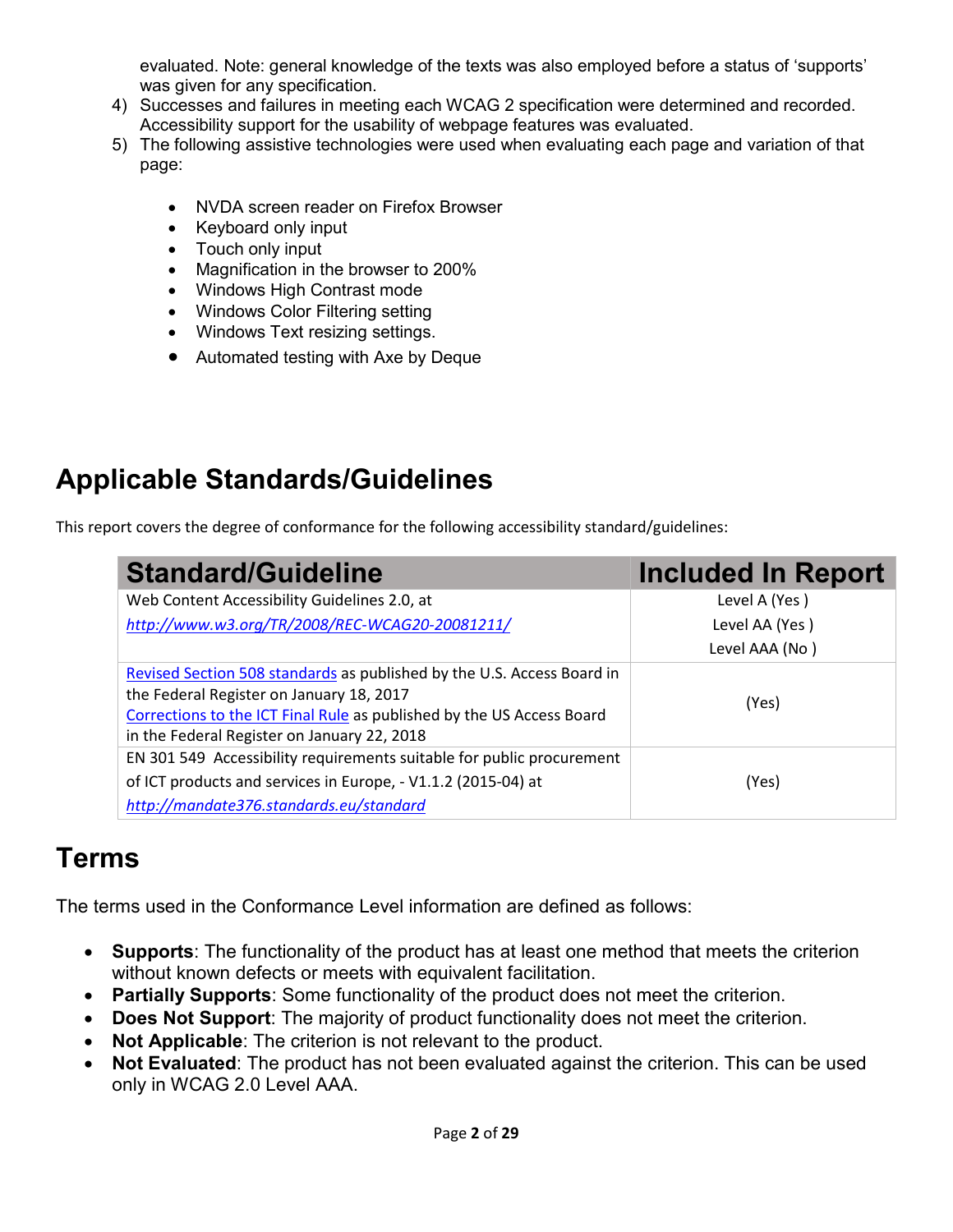# **WCAG 2.0 Report**

Tables 1 and 2 also document conformance with:

- EN 301 549: Chapter 9 Web, Chapter 10 Non-Web documents, Section 11.2.1- Non-Web Software (excluding closed functionality), and Section 11.2.2 - Non-Web Software (closed functionality).
- Revised Section 508: Chapter 5 501.1 Scope, 504.2 Content Creation or Editing, and Chapter 6 – 602.3 Electronic Support Documentation.

Note: When reporting on conformance with the WCAG 2.0 Success Criteria, they are scoped for full pages, complete processes, and accessibility-supported ways of using technology as documented in the [WCAG 2.0 Conformance Requirements.](https://www.w3.org/TR/WCAG20/#conformance-reqs)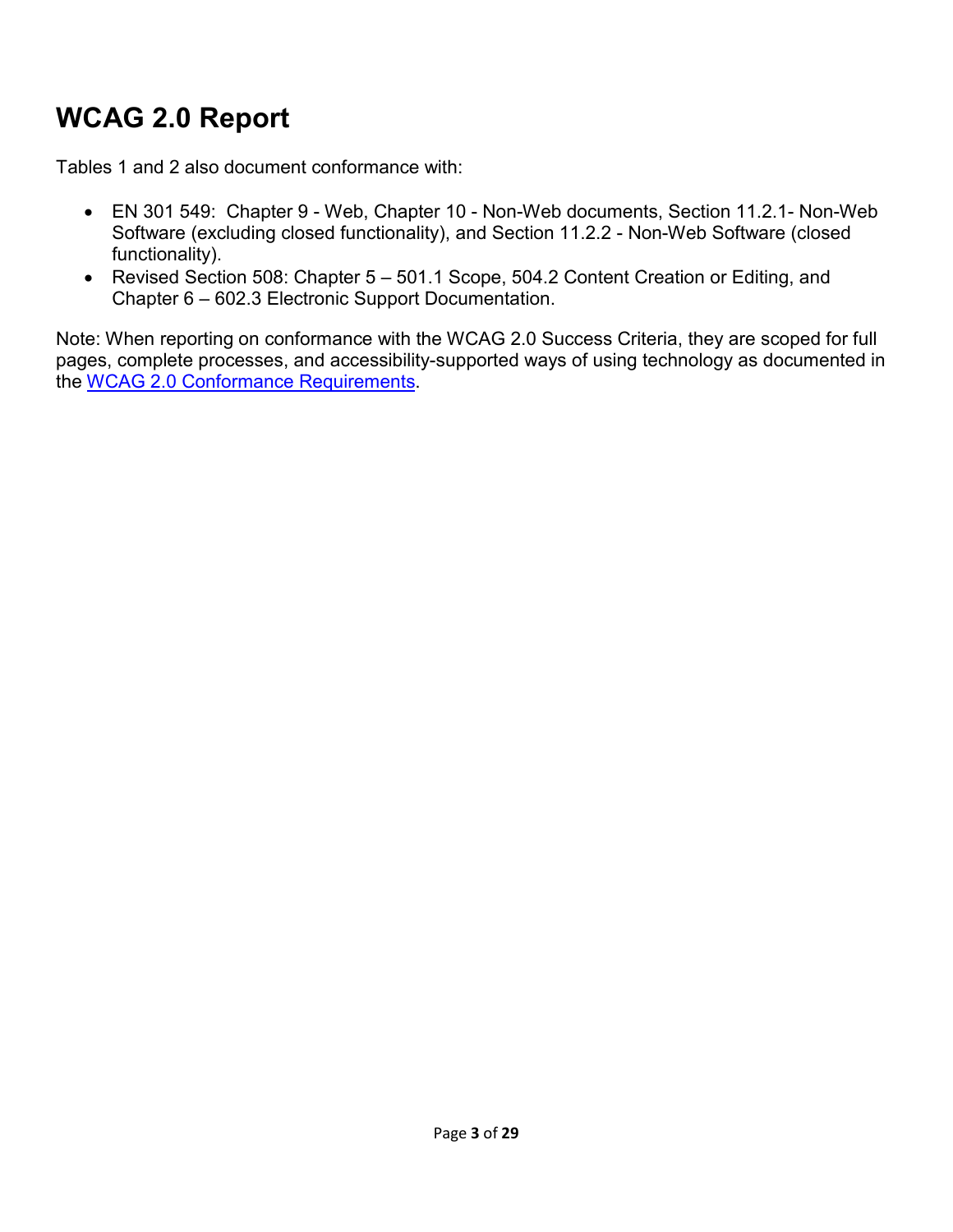### **Table 1: Success Criteria, Level A**

Notes: Software, Closed, Authoring Tool were removed from the Conformance Level column and the Remarks and Explanations column. None of these types of information/communication technologies are present in the digital text under evaluation.

| <b>Criteria</b>                                                                                                                                                                                                                                                                                                                                                                                                                                                                                          | <b>Conformance</b><br>Level                                       | <b>Remarks and Explanations</b>                                                                                                                                                                                                                                                                                                                                                                                                                                                                                                                                                                                                                                                               |
|----------------------------------------------------------------------------------------------------------------------------------------------------------------------------------------------------------------------------------------------------------------------------------------------------------------------------------------------------------------------------------------------------------------------------------------------------------------------------------------------------------|-------------------------------------------------------------------|-----------------------------------------------------------------------------------------------------------------------------------------------------------------------------------------------------------------------------------------------------------------------------------------------------------------------------------------------------------------------------------------------------------------------------------------------------------------------------------------------------------------------------------------------------------------------------------------------------------------------------------------------------------------------------------------------|
| 1.1.1 Non-text Content (Level A)<br>Also applies to:<br>EN 301 549 Criteria<br>9.2.1 (Web)<br>$\bullet$<br>10.2.1 (non-web document)<br>٠<br>11.2.1.1 (Software)<br>$\bullet$<br>11.2.2.1 (Closed Functionality Software)<br>$\bullet$<br>11.6.2 (Authoring Tool)<br>$\bullet$<br>12.1.2 (Product Docs)<br>$\bullet$<br>12.2.4 (Support Docs)<br>$\bullet$<br><b>Revised Section 508</b><br>501 (Web)(Software)<br>$\bullet$<br>504.2 (Authoring Tool)<br>$\bullet$<br>602.3 (Support Docs)<br>$\bullet$ | Web: Does not<br>support<br>Electronic Docs:<br>Supports          | Web:<br>The banner image on the main course<br> 1)<br>index page that functions as a<br>heading for the textbook title has no<br>alt text<br>Some interactive practice exercises<br> 2)<br>have no embedded text alternative.<br>Interactive activities in the<br> 3)<br>"Show Me" section of the<br>supplemental toolbar and in the<br>lecture content have no text<br>alternative. These activities are,<br>however, visual alternatives to<br>concepts explained in the lecture<br>text. Currently, they are not yet<br>labeled as such.<br>Electronic Docs: All non-text content is<br>properly marked.                                                                                   |
| 1.2.1 Audio-only and Video-only (Prerecorded) (Level<br>A)<br>Also applies to:<br>EN 301 549 Criteria<br>9.2.2 (Web)<br>$\bullet$<br>10.2.2 (non-web document)<br>$\bullet$<br>11.2.1.2 (Software)<br>$\bullet$<br>11.2.2.2.1 and 11.2.2.2.2 (Closed Software)<br>٠<br>11.6.2 (Authoring Tool)<br>12.1.2 (Product Docs)<br>12.2.4 (Support Docs)<br><b>Revised Section 508</b><br>501 (Web)(Software)<br>٠<br>504.2 (Authoring Tool)<br>602.3 (Support Docs)                                             | <b>Web: Partially</b><br>Supports<br>Electronic Docs:<br>Supports | Web: Audio files of instrumental music<br>(i.e., no lyrics or speech included) were<br>found in most pages surveyed. These<br>files are correctly labeled for composer,<br>title, and timestamps. Because no lyrics<br>are present, no transcript is needed. One<br>page in the audit that opened through<br>the supplemental toolbar feature<br>'Discover Music' depicted songs for which<br>there are no lyrics. Also, audio files were<br>found depicting notes such as scales.<br>These files do not need transcripts. Their<br>contents are plainly labeled/discussed in<br>the text.<br>Electronic Docs: No video only or audio<br>only content is present in the<br>downloadable PDFs. |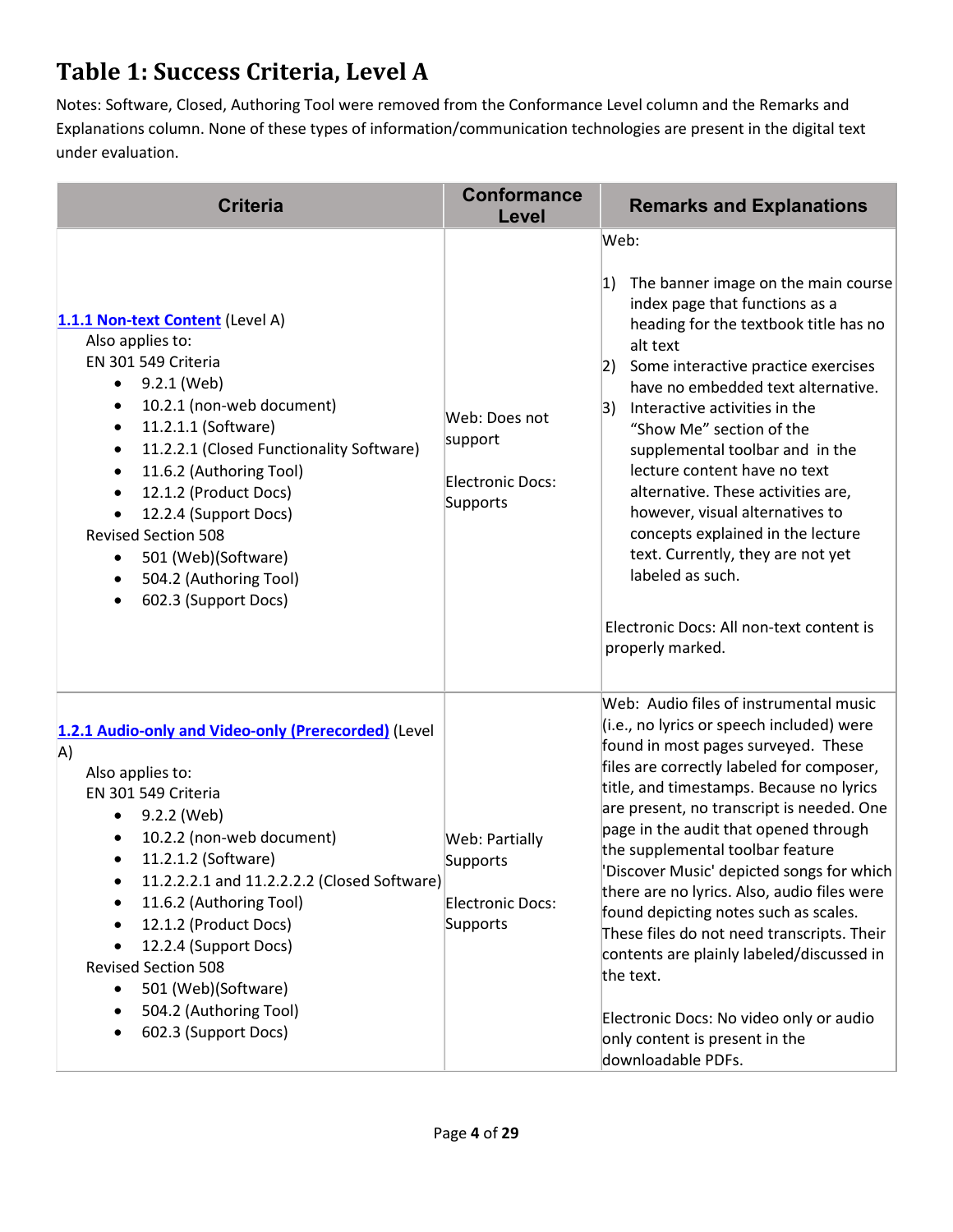| <b>Criteria</b>                                                | <b>Conformance</b><br>Level | <b>Remarks and Explanations</b>                                                    |
|----------------------------------------------------------------|-----------------------------|------------------------------------------------------------------------------------|
| 1.2.2 Captions (Prerecorded) (Level A)                         |                             |                                                                                    |
| Also applies to:                                               |                             |                                                                                    |
| EN 301 549 Criteria                                            |                             |                                                                                    |
| 9.2.3 (Web)<br>$\bullet$                                       |                             | Web: Videos in this textbook contain                                               |
| 10.2.3 (non-web document)<br>$\bullet$                         |                             | supplemental content. All assessed<br>material appears in the lecture content.     |
| 11.2.1.3 (Software)<br>$\bullet$                               | Web: Partially              | Most videos have captions. However, a                                              |
| 11.2.2.3 (Closed Software) - Does not<br>$\bullet$             | supports                    | few remain that have yet to be captioned.                                          |
| apply                                                          |                             | Captioning these few remaining videos is                                           |
| 11.6.2 (Authoring Tool)<br>$\bullet$                           | Electronic Docs:            | an ongoing project.                                                                |
| 12.1.2 (Product Docs)<br>$\bullet$                             | Supports                    |                                                                                    |
| 12.2.4 (Support Docs)<br>$\bullet$                             |                             | Electronic Docs: Supports. No video is                                             |
| <b>Revised Section 508</b>                                     |                             | present in the downloadable PDFs.                                                  |
| 501 (Web)(Software)<br>$\bullet$                               |                             |                                                                                    |
| 504.2 (Authoring Tool)<br>$\bullet$                            |                             |                                                                                    |
| 602.3 (Support Docs)<br>$\bullet$                              |                             |                                                                                    |
| 1.2.3 Audio Description or Media Alternative                   |                             |                                                                                    |
| (Prerecorded) (Level A)                                        |                             |                                                                                    |
| Also applies to:<br>EN 301 549 Criteria                        |                             | Web: Videos in this textbook contain                                               |
|                                                                |                             | supplemental content. All assessed                                                 |
| 9.2.4 (Web)<br>$\bullet$                                       |                             | material appears in the lecture content.                                           |
| 10.2.4 (non-web document)<br>$\bullet$                         | <b>Web: Partially</b>       | In almost every case, video audio is                                               |
| 11.2.1.4 (Software)<br>$\bullet$<br>11.2.2.4 (Closed Software) | supports                    | descriptive of the content. However, a                                             |
| $\bullet$<br>11.6.2 (Authoring Tool)<br>$\bullet$              | <b>Electronic Docs:</b>     | few videos in the supplemental 'Discover<br>Video section were found to need Audio |
| 12.1.2 (Product Docs)<br>$\bullet$                             | Supports.                   | Descriptions.                                                                      |
| 12.2.4 (Support Docs)                                          |                             |                                                                                    |
| <b>Revised Section 508</b>                                     |                             | Electronic Docs: Supports. No video is                                             |
| 501 (Web)(Software)<br>$\bullet$                               |                             | present in the downloadable PDFs.                                                  |
| 504.2 (Authoring Tool)                                         |                             |                                                                                    |
| 602.3 (Support Docs)<br>$\bullet$                              |                             |                                                                                    |
|                                                                |                             | Web:                                                                               |
| 1.3.1 Info and Relationships (Level A)                         |                             |                                                                                    |
| Also applies to:                                               |                             | 1)<br>The practice exercises and ear                                               |
| EN 301 549 Criteria                                            |                             | training exercises have a timer slider                                             |
| 9.2.7 (Web)<br>$\bullet$                                       |                             | that has a label that is only visually                                             |
| 10.2.7 (non-web document)<br>$\bullet$                         |                             | associated. This text needs to be                                                  |
| 11.2.1.7 (Software)<br>٠                                       | Web: Partially              | programmatically associated with the                                               |
| 11.2.2.7 (Closed Software) - Does not<br>$\bullet$             | supports                    | slider. These activities are typically                                             |
| apply                                                          |                             | optional at the discretion of the                                                  |
| 11.6.2 (Authoring Tool)<br>$\bullet$                           | <b>Electronic Docs:</b>     | instructor.                                                                        |
| 12.1.2 (Product Docs)                                          | Supports.                   | Some optional practice exercises and<br> 2)                                        |
| 12.2.4 (Support Docs)                                          |                             | the ear training exercises have images                                             |
| <b>Revised Section 508</b>                                     |                             | of text that only visually function as                                             |
| 501 (Web)(Software)<br>$\bullet$                               |                             | headings.                                                                          |
| 504.2 (Authoring Tool)                                         |                             | Content pages contain three tables<br> 3)                                          |
| 602.3 (Support Docs)                                           |                             | that did not have header cells or                                                  |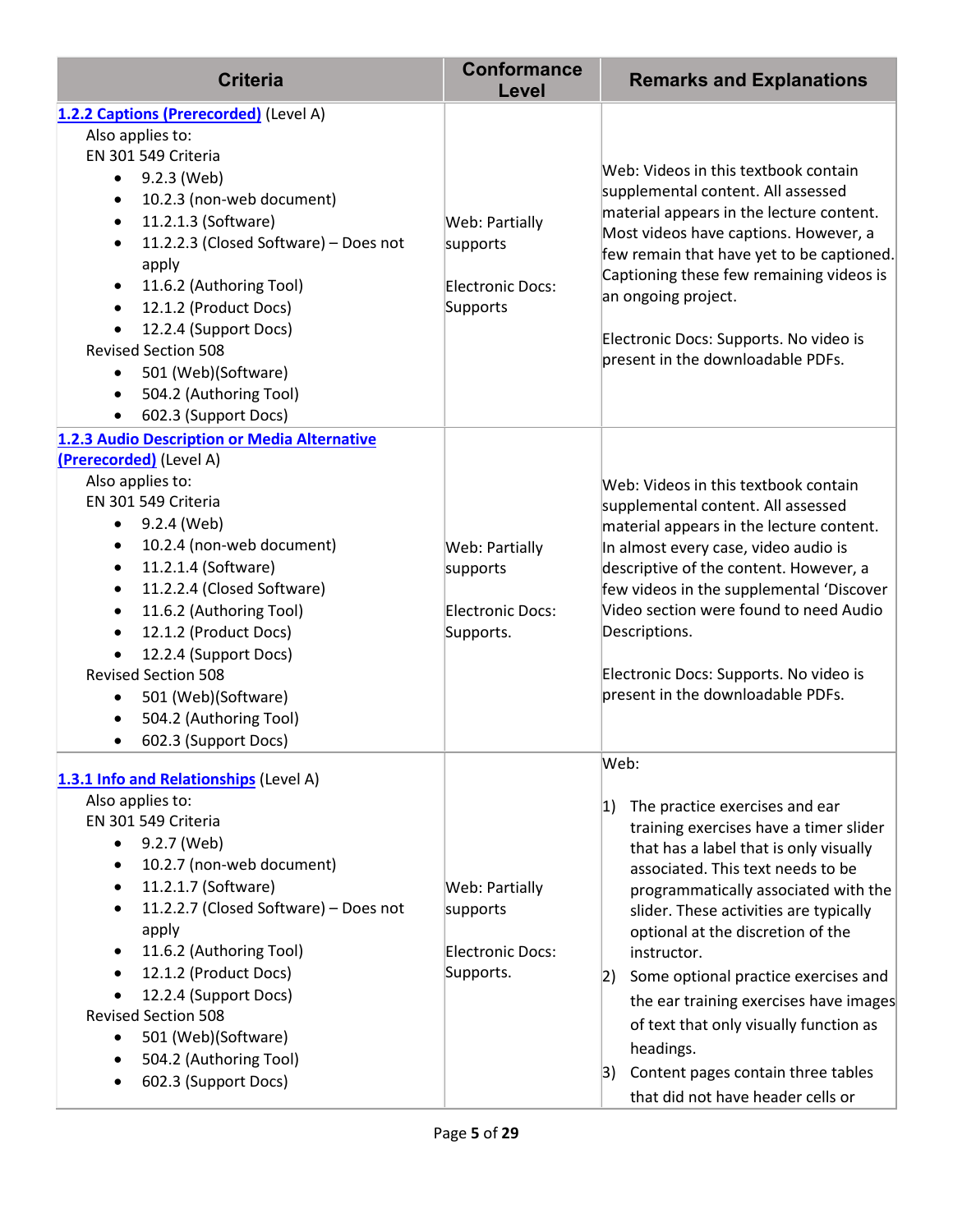| <b>Criteria</b>                                                                                                                                                                                                                                                                                                                                                                                      | <b>Conformance</b><br>Level                                        | <b>Remarks and Explanations</b>                                                                                                                                                                                                                                                                                                                                                                                                                                                                                                                                                                                                                                                                              |
|------------------------------------------------------------------------------------------------------------------------------------------------------------------------------------------------------------------------------------------------------------------------------------------------------------------------------------------------------------------------------------------------------|--------------------------------------------------------------------|--------------------------------------------------------------------------------------------------------------------------------------------------------------------------------------------------------------------------------------------------------------------------------------------------------------------------------------------------------------------------------------------------------------------------------------------------------------------------------------------------------------------------------------------------------------------------------------------------------------------------------------------------------------------------------------------------------------|
|                                                                                                                                                                                                                                                                                                                                                                                                      |                                                                    | scope attributes. These tables will be<br>repaired.<br>The Acclaim tool page, the<br>4)<br>supplemental keywords feature in the<br>toolbar, and the main course index<br>page have errors related to improper<br>children of a list element.<br>5) On the main course index page, the<br>image of text in the banner is<br>functioning as an H1 level heading to<br>sighted users - however, that<br>information is not conveyed<br>programmatically.<br>One lesson content page surveyed<br>6)<br>had clickable audio icon buttons with<br>label text only visually associated to<br>the buttons.<br>Electronic Docs: Supports. Information is<br>presented the same both<br>programmatically and visually. |
| 1.3.2 Meaningful Sequence (Level A)<br>Also applies to:<br>EN 301 549 Criteria<br>9.2.8 (Web)<br>10.2.8 (non-web document)<br>11.2.1.8 (Software)<br>11.2.2.8 (Closed Software) - Does not<br>apply<br>11.6.2 (Authoring Tool)<br>$\bullet$<br>12.1.2 (Product Docs)<br>12.2.4 (Support Docs)<br><b>Revised Section 508</b><br>501 (Web)(Software)<br>504.2 (Authoring Tool)<br>602.3 (Support Docs) | Web: Partially<br>Supports<br><b>Electronic Docs:</b><br>Supports. | Web: The reading and navigation order<br>(determined by code order) of the text is<br>logical and intuitive. However, a table<br>was found on a content page during the<br>audit that presented inputs separately<br>from their labels. This caused the<br>information to be presented out of<br>sequence. This table will be repaired.<br>Electronic Docs: Supports.                                                                                                                                                                                                                                                                                                                                        |
| 1.3.3 Sensory Characteristics (Level A)<br>Also applies to:<br>EN 301 549 Criteria<br>9.2.9 (Web)<br>$\bullet$<br>10.2.9 (non-web document)<br>11.2.1.9 (Software)<br>11.2.2.9 (Closed Software) - Does not<br>apply<br>11.6.2 (Authoring Tool)                                                                                                                                                      | Web: Supports<br><b>Electronic Docs:</b><br>Supports.              | Web: Instructions provided for<br>understanding and operating content do<br>not rely solely on sensory characteristics<br>of components.<br>Electronic Docs: Supports.                                                                                                                                                                                                                                                                                                                                                                                                                                                                                                                                       |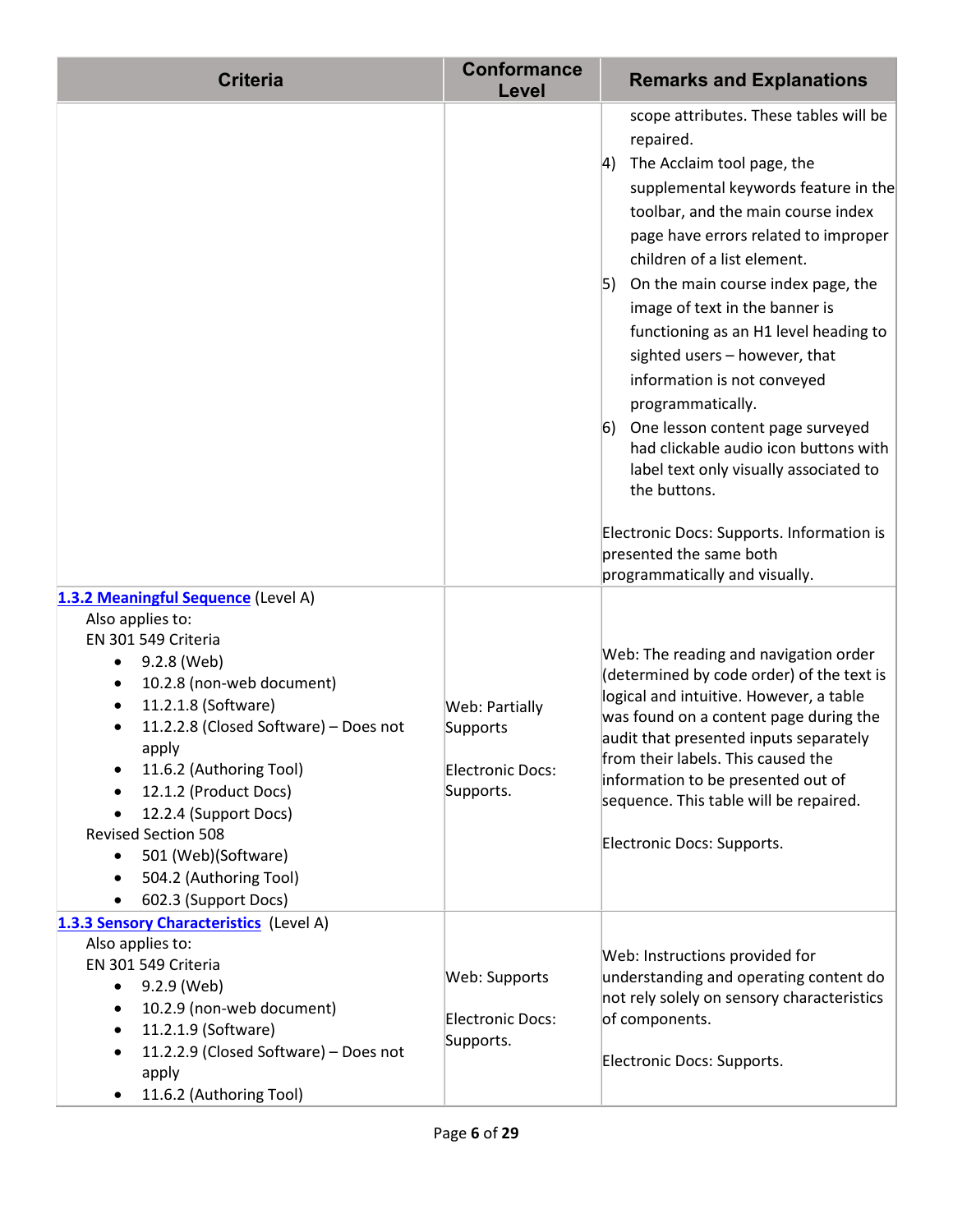| <b>Criteria</b>                                                                                                                                                                                                                                                                                                                                                                                                                                                                                                                                                                                                                                                                                           | <b>Conformance</b><br>Level                                        | <b>Remarks and Explanations</b>                                                                                                                                                                                                                                                                                                               |
|-----------------------------------------------------------------------------------------------------------------------------------------------------------------------------------------------------------------------------------------------------------------------------------------------------------------------------------------------------------------------------------------------------------------------------------------------------------------------------------------------------------------------------------------------------------------------------------------------------------------------------------------------------------------------------------------------------------|--------------------------------------------------------------------|-----------------------------------------------------------------------------------------------------------------------------------------------------------------------------------------------------------------------------------------------------------------------------------------------------------------------------------------------|
| 12.1.2 (Product Docs)<br>$\bullet$<br>12.2.4 (Support Docs)<br><b>Revised Section 508</b><br>501 (Web)(Software)<br>$\bullet$<br>504.2 (Authoring Tool)<br>$\bullet$<br>602.3 (Support Docs)<br>1.4.1 Use of Color (Level A)<br>Also applies to:<br>EN 301 549 Criteria<br>9.2.10 (Web)<br>$\bullet$<br>10.2.10 (non-web document)<br>$\bullet$<br>11.2.1.10 (Software)<br>$\bullet$<br>11.2.2.10 (Closed Software) - Does not<br>$\bullet$<br>apply<br>11.6.2 (Authoring Tool)<br>$\bullet$<br>12.1.2 (Product Docs)<br>$\bullet$<br>12.2.4 (Support Docs)<br>$\bullet$<br><b>Revised Section 508</b><br>501 (Web)(Software)<br>$\bullet$<br>504.2 (Authoring Tool)<br>$\bullet$<br>602.3 (Support Docs) | Web: Supports<br>Electronic Docs:<br>Supports.                     | Web: Several of the content pages display<br>links that are distinguished by<br>lightness/darkness contrast with the<br>surrounding text. These links display a<br>cursor pointer on hover. They are<br>underlined on keyboard focus.<br>Electronic Docs: Supports.                                                                           |
| 1.4.2 Audio Control (Level A)<br>Also applies to:<br>EN 301 549 Criteria<br>9.2.11 (Web)<br>$\bullet$<br>10.2.11 (non-web document)<br>$\bullet$<br>11.2.1.11 (Software)<br>$\bullet$<br>11.2.2.11 (Closed Software) - Does not<br>$\bullet$<br>apply<br>11.6.2 (Authoring Tool)<br>12.1.2 (Product Docs)<br>$\bullet$<br>12.2.4 (Support Docs)<br><b>Revised Section 508</b><br>501 (Web)(Software)<br>$\bullet$<br>504.2 (Authoring Tool)<br>$\bullet$<br>602.3 (Support Docs)<br>$\bullet$                                                                                                                                                                                                             | Web: Supports<br>Electronic Docs:<br>Supports.                     | Web: All audio is started by user input<br>and does not proceed automatically.<br>Electronic Docs: Supports.                                                                                                                                                                                                                                  |
| 2.1.1 Keyboard (Level A)<br>Also applies to:<br>EN 301 549 Criteria<br>9.2.15 (Web)<br>$\bullet$<br>10.2.15 (non-web document)<br>$\bullet$<br>11.2.1.15 (Software)<br>$\bullet$<br>11.2.2.15 (Closed Software)<br>$\bullet$<br>11.6.2 (Authoring Tool)<br>$\bullet$<br>12.1.2 (Product Docs)<br>$\bullet$<br>12.2.4 (Support Docs)                                                                                                                                                                                                                                                                                                                                                                       | <b>Web: Partially</b><br>supports<br>Electronic Docs:<br>Supports. | Web: Multiple issues exist including:<br>Interactive elements in some of the<br> 1)<br>main lesson pages are not accessible<br>using keyboard only.<br>Not all elements shown in the<br> 2)<br>supplemental toolbar popup windows<br>receive focus. The "Show Me"<br>elements do not receive focus from<br>the keyboard. However, the windows |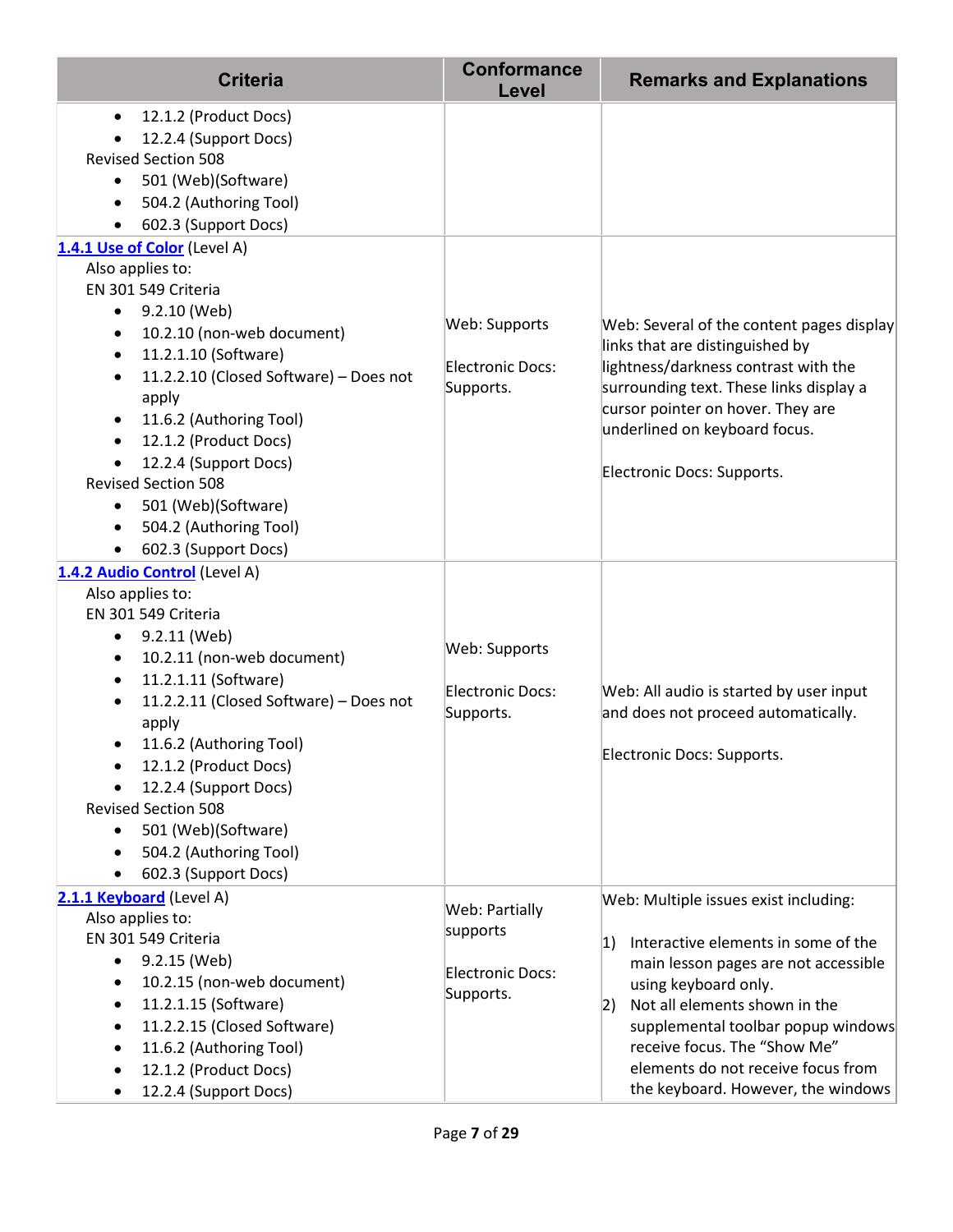| <b>Criteria</b>                                                                                                                                                                                                                                                                                                                                                   | <b>Conformance</b><br>Level                                      | <b>Remarks and Explanations</b>                                                                                                                                                                                                                                                                                                                                                                                                                                                                                                                                                                                                                                                                                                                                                                                                        |
|-------------------------------------------------------------------------------------------------------------------------------------------------------------------------------------------------------------------------------------------------------------------------------------------------------------------------------------------------------------------|------------------------------------------------------------------|----------------------------------------------------------------------------------------------------------------------------------------------------------------------------------------------------------------------------------------------------------------------------------------------------------------------------------------------------------------------------------------------------------------------------------------------------------------------------------------------------------------------------------------------------------------------------------------------------------------------------------------------------------------------------------------------------------------------------------------------------------------------------------------------------------------------------------------|
| <b>Revised Section 508</b><br>501 (Web)(Software)<br>$\bullet$<br>504.2 (Authoring Tool)<br>602.3 (Support Docs)                                                                                                                                                                                                                                                  |                                                                  | have focusable close buttons and<br>dismiss correctly via the escape key.<br>The optional ear training and some<br> 3)<br>practice exercises are not keyboard<br>accessible.<br>The course list on the main Moodle<br> 4)<br>menu 'my courses' is not accessible<br>with the screen reader. The<br>keystrokes to open the dropdown<br>menu will open it.<br>5)<br>On the Acclaim tool page, when a<br>user clicks the 'New Folder' button,<br>the modal popup window that opens<br>is not keyboard accessible. Focus does<br>not enter this popup window. As a<br>workaround until this issue is<br>repaired, the volume slider in the<br>player interface is fully accessible and<br>will control volume.<br>Electronic Docs: Supports.                                                                                               |
| 2.1.2 No Keyboard Trap (Level A)                                                                                                                                                                                                                                                                                                                                  |                                                                  | Web                                                                                                                                                                                                                                                                                                                                                                                                                                                                                                                                                                                                                                                                                                                                                                                                                                    |
| Also applies to:<br>EN 301 549 Criteria<br>9.2.16 (Web)<br>10.2.16 (non-web document)<br>11.2.1.16 (Software)<br>$\bullet$<br>11.2.2.16 (Closed Software) - Does not<br>apply<br>11.6.2 (Authoring Tool)<br>12.1.2 (Product Docs)<br>12.2.4 (Support Docs)<br><b>Revised Section 508</b><br>501 (Web)(Software)<br>504.2 (Authoring Tool)<br>602.3 (Support Docs) | Web: Does not<br>support<br><b>Electronic Docs:</b><br>Supports. | The 'Help' widget, found on every<br> 1)<br>page of this application, is a keyboard<br>trap. A user can tab over it without<br>incident. However, if it is opened, the<br>focus cannot leave it by tab key<br>alone. A screen reader user can use<br>alternate methods to get out of it<br>such as the arrow key. The only way<br>to extricate focus for a keyboard-only<br>user is to reload the page. This trap is<br>the only trap found and is currently<br>being evaluated by our development<br>team.<br>The piano keyboard that is can be<br> 2)<br>opened and used on lesson content<br>pages is a keyboard trap once it is<br>opened. In the collapsed state, it does<br>not trap focus.<br>** A solution for removing these traps is<br>known. Repair is being planned as soon as<br>possible.<br>Electronic Docs: Supports. |
| 2.2.1 Timing Adjustable (Level A)<br>Also applies to:                                                                                                                                                                                                                                                                                                             | Web: Supports                                                    | Web: Adjustable timing is particularly<br>relevant to our exams. Our settings                                                                                                                                                                                                                                                                                                                                                                                                                                                                                                                                                                                                                                                                                                                                                          |
| EN 301 549 Criteria                                                                                                                                                                                                                                                                                                                                               |                                                                  | provide ways to fully adjust or remove                                                                                                                                                                                                                                                                                                                                                                                                                                                                                                                                                                                                                                                                                                                                                                                                 |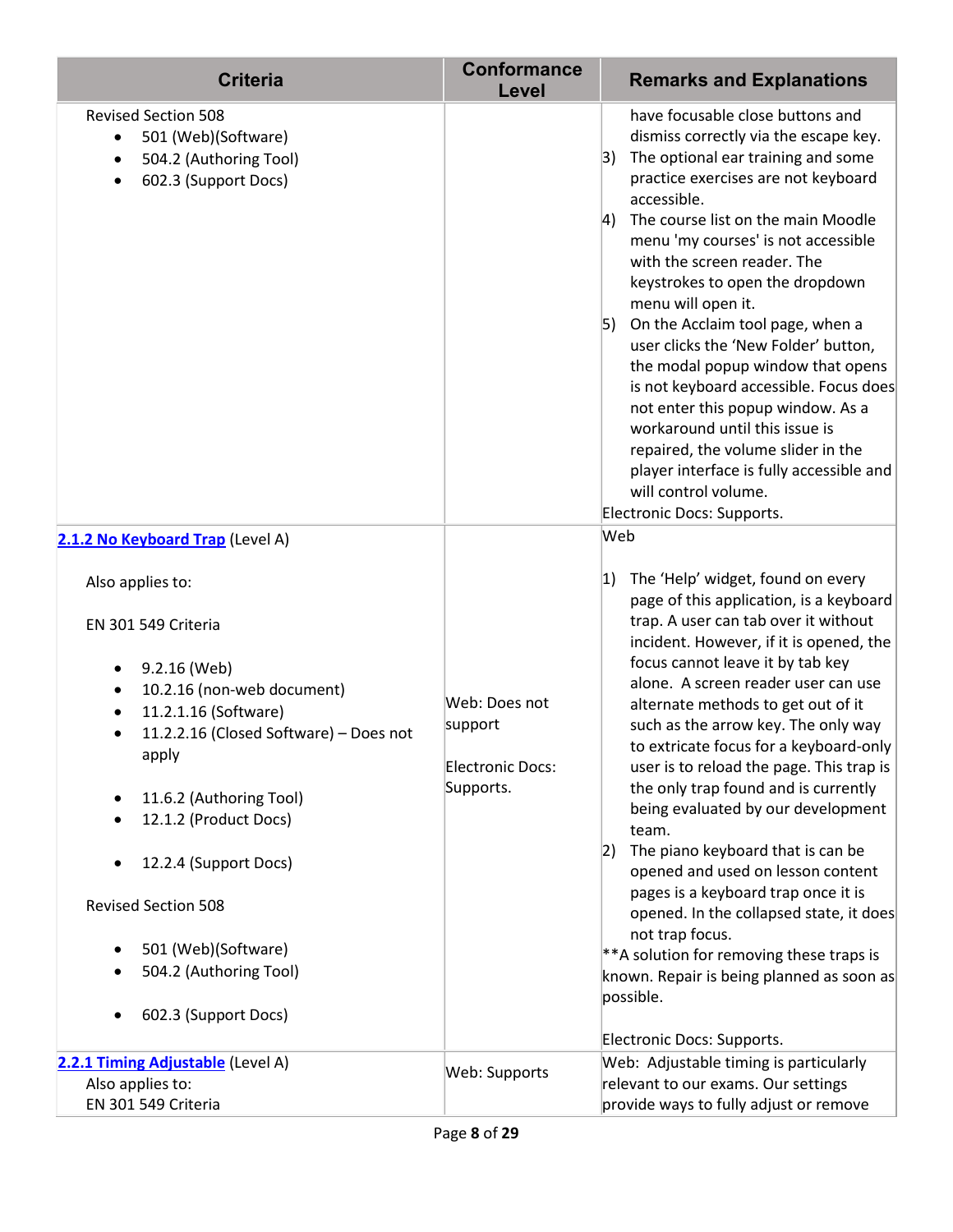| <b>Criteria</b>                                                                                                                                                                                                                                                                                                                                                                                                                                                                                                               | <b>Conformance</b><br>Level                           | <b>Remarks and Explanations</b>                                                                                                             |
|-------------------------------------------------------------------------------------------------------------------------------------------------------------------------------------------------------------------------------------------------------------------------------------------------------------------------------------------------------------------------------------------------------------------------------------------------------------------------------------------------------------------------------|-------------------------------------------------------|---------------------------------------------------------------------------------------------------------------------------------------------|
| 9.2.17 (Web)<br>$\bullet$<br>10.2.17 (non-web document)<br>$\bullet$<br>11.2.1.17 (Software)<br>$\bullet$<br>11.2.2.17 (Closed Software) - Does not<br>$\bullet$<br>apply<br>11.6.2 (Authoring Tool)<br>$\bullet$<br>12.1.2 (Product Docs)<br>$\bullet$<br>12.2.4 (Support Docs)<br>$\bullet$<br><b>Revised Section 508</b><br>501 (Web)(Software)<br>٠<br>504.2 (Authoring Tool)<br>$\bullet$<br>602.3 (Support Docs)<br>$\bullet$                                                                                           | <b>Electronic Docs:</b><br>Supports.                  | timing constraints for whole classes or<br>individual students.<br>Electronic Docs: Supports.                                               |
| 2.2.2 Pause, Stop, Hide (Level A)<br>Also applies to:<br>EN 301 549 Criteria<br>9.2.18 (Web)<br>$\bullet$<br>10.2.18 (non-web document)<br>$\bullet$<br>11.2.1.18 (Software)<br>$\bullet$<br>11.2.2.18 (Closed Software) - Does not<br>$\bullet$<br>apply<br>11.6.2 (Authoring Tool)<br>$\bullet$<br>12.1.2 (Product Docs)<br>$\bullet$<br>12.2.4 (Support Docs)<br>$\bullet$<br><b>Revised Section 508</b><br>501 (Web)(Software)<br>$\bullet$<br>504.2 (Authoring Tool)<br>$\bullet$<br>602.3 (Support Docs)<br>$\bullet$   | Web: Supports<br><b>Electronic Docs:</b><br>Supports. | Web: This text does not include moving,<br>blinking, scrolling, or auto updating<br>content.<br>Electronic Docs: Supports.                  |
| 2.3.1 Three Flashes or Below Threshold (Level A)<br>Also applies to:<br>EN 301 549 Criteria<br>9.2.19 (Web)<br>$\bullet$<br>10.2.19 (non-web document)<br>$\bullet$<br>11.2.1.19 (Software)<br>$\bullet$<br>11.2.2.19 (Closed Software) - Does not<br>$\bullet$<br>apply<br>11.6.2 (Authoring Tool)<br>$\bullet$<br>12.1.2 (Product Docs)<br>$\bullet$<br>12.2.4 (Support Docs)<br><b>Revised Section 508</b><br>501 (Web)(Software)<br>$\bullet$<br>504.2 (Authoring Tool)<br>$\bullet$<br>602.3 (Support Docs)<br>$\bullet$ | Web: Supports<br><b>Electronic Docs:</b><br>Supports. | Web: Our textbooks do not contain<br>anything that flashes more than three<br>times in any one second period.<br>Electronic Docs: Supports. |
| 2.4.1 Bypass Blocks (Level A)<br>Also applies to:<br>EN 301 549 Criteria<br>9.2.20 (Web)<br>$\bullet$                                                                                                                                                                                                                                                                                                                                                                                                                         | Web: Partially<br>supports                            | Web: Our text book pages contain skip<br>links, landmarks, and semantic structures<br>to help users navigate. However,                      |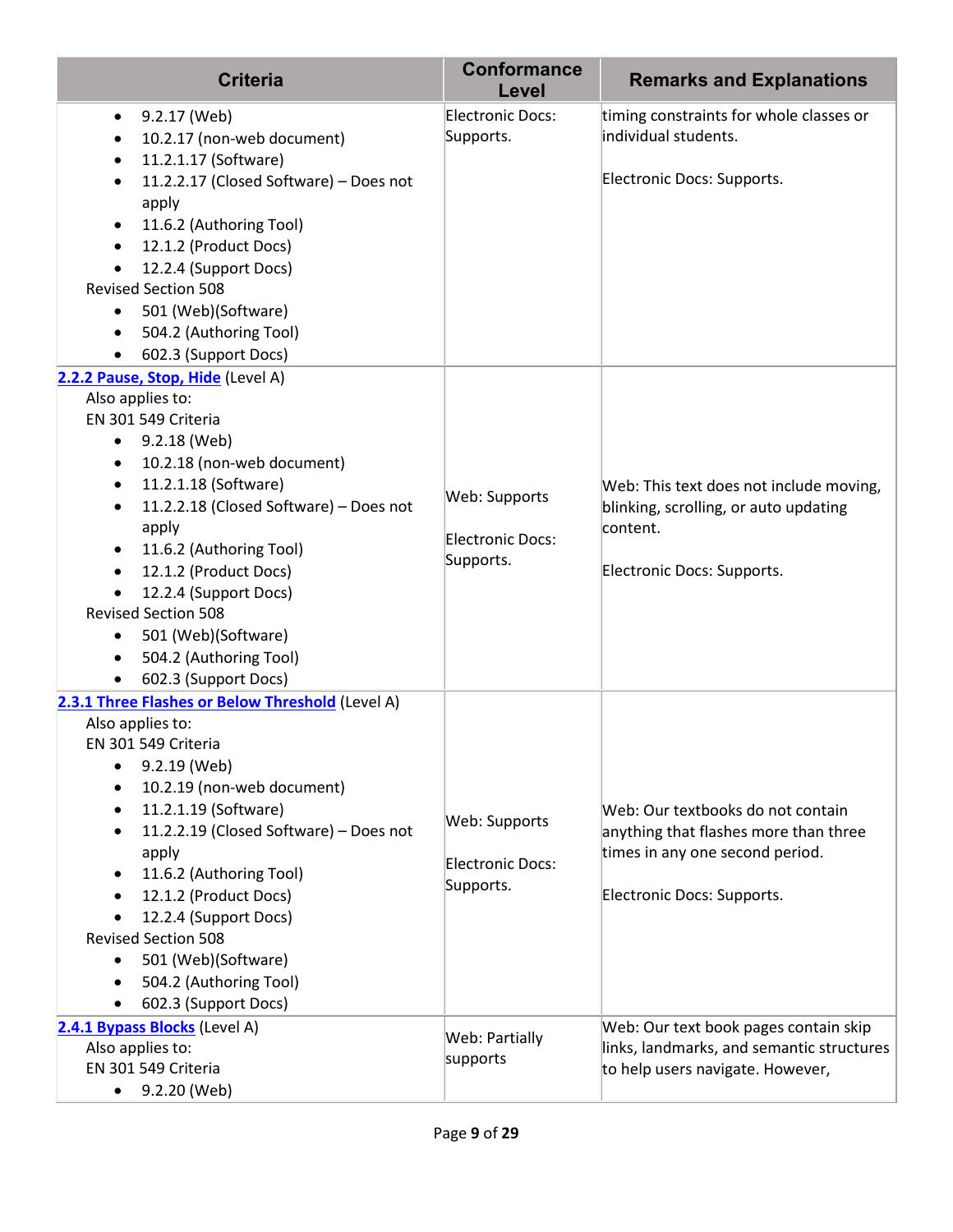| <b>Criteria</b>                                                                                                                                                                                                                                                                                                                                                                                                                                                                                            | <b>Conformance</b><br>Level                           | <b>Remarks and Explanations</b>                                                                                                 |
|------------------------------------------------------------------------------------------------------------------------------------------------------------------------------------------------------------------------------------------------------------------------------------------------------------------------------------------------------------------------------------------------------------------------------------------------------------------------------------------------------------|-------------------------------------------------------|---------------------------------------------------------------------------------------------------------------------------------|
| 10.2.20 (non-web document) - Does not<br>$\bullet$<br>apply<br>11.2.1.20 (Software) - Does not apply<br>٠<br>11.2.2.20 (Closed Software) - Does not<br>$\bullet$<br>apply<br>11.6.2 (Authoring Tool)<br>$\bullet$<br>12.1.2 (Product Docs)<br>$\bullet$<br>12.2.4 (Support Docs)<br><b>Revised Section 508</b><br>501 (Web)(Software) - Does not apply to<br>$\bullet$<br>non-web software<br>504.2 (Authoring Tool)<br>$\bullet$<br>602.3 (Support Docs) - Does not apply to<br>$\bullet$<br>non-web docs | <b>Electronic Docs:</b><br>Supports.                  | our content pages contain interactive<br> 1)<br>content labeled 'Show Me' in untitled<br>iframes.<br>Electronic Docs: Supports. |
| 2.4.2 Page Titled (Level A)<br>Also applies to:<br>EN 301 549 Criteria<br>9.2.21 (Web)<br>$\bullet$<br>10.2.21 (non-web document)<br>٠<br>11.2.1.21 (Software) - Does not apply<br>$\bullet$<br>11.2.2.21 (Closed Software) - Does not<br>$\bullet$<br>apply<br>11.6.2 (Authoring Tool)<br>٠<br>12.1.2 (Product Docs)<br>$\bullet$<br>12.2.4 (Support Docs)<br><b>Revised Section 508</b><br>501 (Web)(Software)<br>٠<br>504.2 (Authoring Tool)<br>602.3 (Support Docs)                                    | Web: Supports<br><b>Electronic Docs:</b><br>Supports. | Web: Pages are titled<br>Electronic Docs: Supports.                                                                             |
| 2.4.3 Focus Order (Level A)<br>Also applies to:<br>EN 301 549 Criteria<br>9.2.22 (Web)<br>٠<br>10.2.22 (non-web document)<br>$\bullet$<br>11.2.1.22 (Software)<br>$\bullet$<br>11.2.2.22 (Closed Software) - Does not<br>$\bullet$<br>apply<br>11.6.2 (Authoring Tool)<br>٠<br>12.1.2 (Product Docs)<br>$\bullet$<br>12.2.4 (Support Docs)<br><b>Revised Section 508</b><br>501 (Web)(Software)<br>$\bullet$<br>504.2 (Authoring Tool)<br>$\bullet$<br>602.3 (Support Docs)                                | Web: Supports<br><b>Electronic Docs:</b><br>Supports. | Web: In all pages audited, focus order<br>was found to be correct.<br>Electronic Docs: Supports.                                |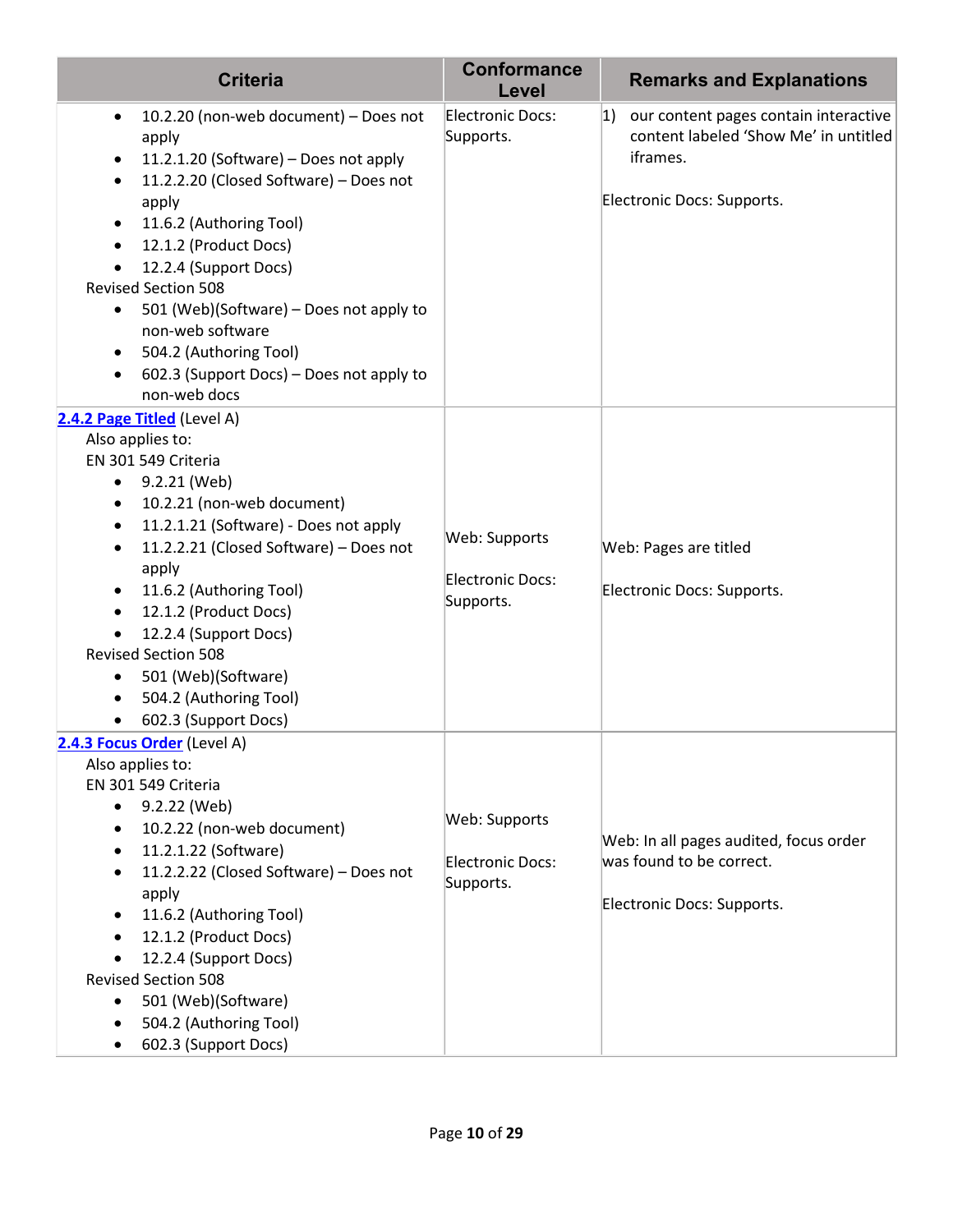| <b>Criteria</b>                                                                                                                                                                                                                                                                                                                                                                                                                                                                                           | <b>Conformance</b><br>Level                                               | <b>Remarks and Explanations</b>                                                                                                                                                                                                                                                                                                                                                                                                        |
|-----------------------------------------------------------------------------------------------------------------------------------------------------------------------------------------------------------------------------------------------------------------------------------------------------------------------------------------------------------------------------------------------------------------------------------------------------------------------------------------------------------|---------------------------------------------------------------------------|----------------------------------------------------------------------------------------------------------------------------------------------------------------------------------------------------------------------------------------------------------------------------------------------------------------------------------------------------------------------------------------------------------------------------------------|
| 2.4.4 Link Purpose (In Context) (Level A)<br>Also applies to:<br>EN 301 549 Criteria<br>9.2.23 (Web)<br>$\bullet$<br>10.2.23 (non-web document)<br>$\bullet$<br>11.2.1.23 (Software)<br>$\bullet$<br>11.2.2.23 (Closed Software) - Does not<br>$\bullet$<br>apply<br>11.6.2 (Authoring Tool)<br>$\bullet$<br>12.1.2 (Product Docs)<br>$\bullet$<br>12.2.4 (Support Docs)<br><b>Revised Section 508</b><br>501 (Web)(Software)<br>$\bullet$<br>504.2 (Authoring Tool)<br>$\bullet$<br>602.3 (Support Docs) | Web: Partially<br>supports<br><b>Electronic Docs:</b><br>Supports.        | Web:<br>1) Inspect Assignments' page has<br>unlabeled icons that are links to<br>assignment pages in the text. Screen<br>readers read the filename of the icons.<br>Until this issue is repaired, users can rely<br>on the link text - the page names- that<br>are next to the icons.<br>2) A blank link exists in the supplemental<br>learning tools modal popup windows that<br>open from the toolbar.<br>Electronic Docs: Supports. |
| 3.1.1 Language of Page (Level A)<br>Also applies to:<br>EN 301 549 Criteria<br>9.2.27 (Web)<br>$\bullet$<br>10.2.27 (non-web document)<br>$\bullet$<br>11.2.1.27 (Software)<br>$\bullet$<br>11.2.2.27 (Closed Software)<br>$\bullet$<br>11.6.2 (Authoring Tool)<br>$\bullet$<br>12.1.2 (Product Docs)<br>12.2.4 (Support Docs)<br><b>Revised Section 508</b><br>501 (Web)(Software)<br>504.2 (Authoring Tool)<br>602.3 (Support Docs)                                                                     | <b>Web: Partially</b><br>supports<br><b>Electronic Docs:</b><br>Supports. | Web: All pages had a language attribute<br>except for some pages shown through<br>iframes.<br>Electronic Docs: Supports.                                                                                                                                                                                                                                                                                                               |
| 3.2.1 On Focus (Level A)<br>Also applies to:<br>EN 301 549 Criteria<br>9.2.29 (Web)<br>$\bullet$<br>10.2.29 (non-web document)<br>$\bullet$<br>11.2.1.29 (Software)<br>$\bullet$<br>11.2.2.29 (Closed Software) - Does not<br>apply<br>11.6.2 (Authoring Tool)<br>12.1.2 (Product Docs)<br>12.2.4 (Support Docs)<br><b>Revised Section 508</b><br>501 (Web)(Software)<br>$\bullet$<br>504.2 (Authoring Tool)                                                                                              | Web: Supports<br><b>Electronic Docs:</b><br>Supports.                     | Web: When any component receives<br>focus, it does not initiate a change of<br>context.<br>Electronic Docs: Supports.                                                                                                                                                                                                                                                                                                                  |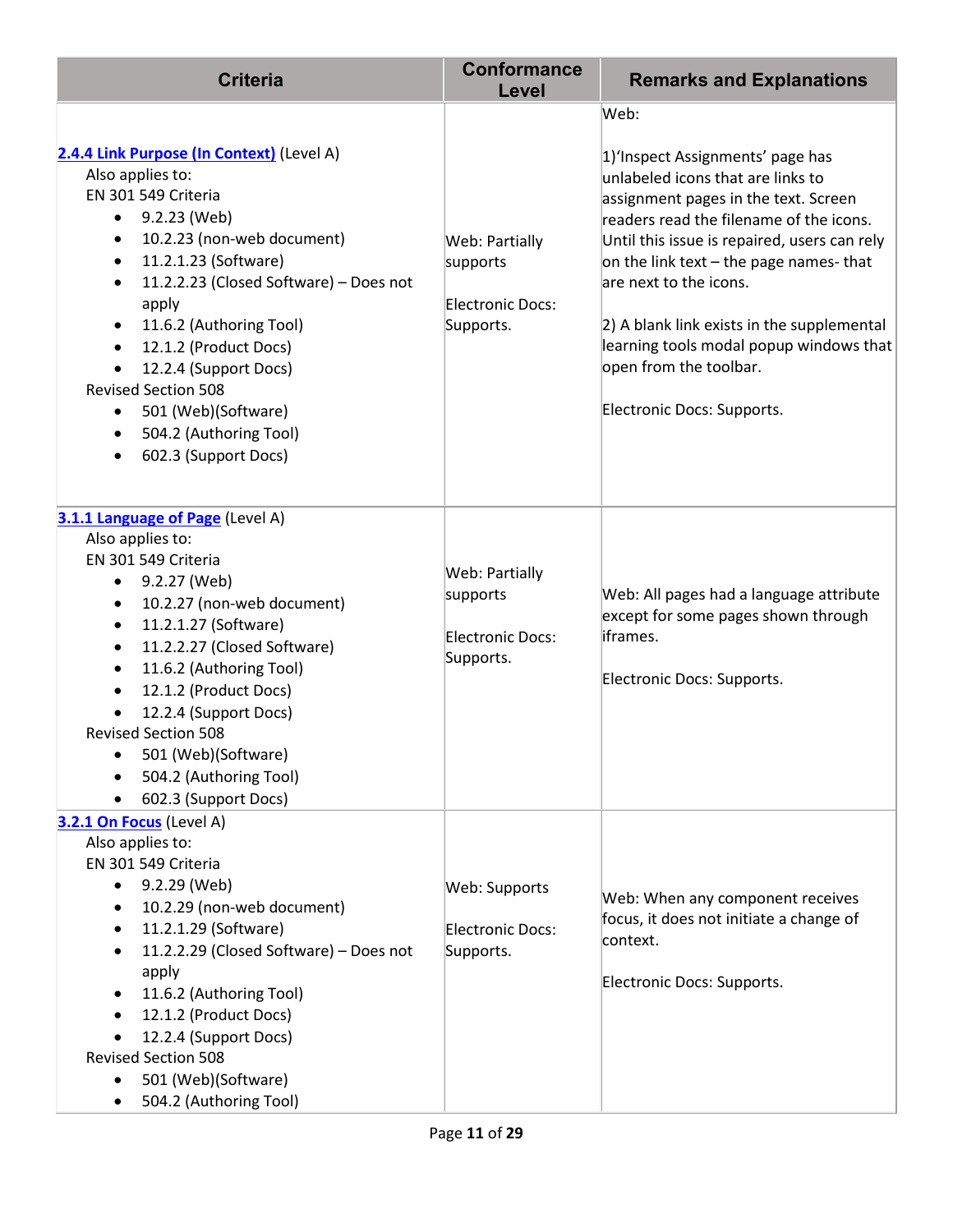| <b>Criteria</b>                                                                                                                                                                                                                                                                                                                                                                                                                                                                          | <b>Conformance</b><br>Level                                 | <b>Remarks and Explanations</b>                                                                                                                                                                                                                                                                                                                                                                  |
|------------------------------------------------------------------------------------------------------------------------------------------------------------------------------------------------------------------------------------------------------------------------------------------------------------------------------------------------------------------------------------------------------------------------------------------------------------------------------------------|-------------------------------------------------------------|--------------------------------------------------------------------------------------------------------------------------------------------------------------------------------------------------------------------------------------------------------------------------------------------------------------------------------------------------------------------------------------------------|
| 602.3 (Support Docs)<br>$\bullet$                                                                                                                                                                                                                                                                                                                                                                                                                                                        |                                                             |                                                                                                                                                                                                                                                                                                                                                                                                  |
| 3.2.2 On Input (Level A)<br>Also applies to:<br>EN 301 549 Criteria<br>9.2.30 (Web)<br>$\bullet$<br>10.2.30 (non-web document)<br>٠<br>11.2.1.30 (Software)<br>$\bullet$<br>11.2.2.30 (Closed Software) - Does not<br>apply<br>11.6.2 (Authoring Tool)<br>$\bullet$<br>12.1.2 (Product Docs)<br>$\bullet$<br>12.2.4 (Support Docs)<br><b>Revised Section 508</b><br>501 (Web)(Software)<br>504.2 (Authoring Tool)<br>602.3 (Support Docs)<br><b>3.3.1 Error Identification (Level A)</b> | Web: Supports<br><b>Electronic Docs:</b><br>Supports.       | Web: Entering data or selecting a form<br>control has predictable effects in our<br>texts.<br>Electronic Docs: Supports.                                                                                                                                                                                                                                                                         |
| Also applies to:<br>EN 301 549 Criteria<br>9.2.33 (Web)<br>$\bullet$<br>10.2.33 (non-web document)<br>11.2.1.33 (Software)<br>11.2.2.33 (Closed Software)<br>$\bullet$<br>11.6.2 (Authoring Tool)<br>12.1.2 (Product Docs)<br>12.2.4 (Support Docs)<br><b>Revised Section 508</b><br>501 (Web)(Software)<br>504.2 (Authoring Tool)<br>602.3 (Support Docs)                                                                                                                               | Web: Supports<br>Electronic Docs:<br>Supports.              | Web: Wherever appropriate, when an<br>input error is automatically detected, the<br>item that is in error is identified and the<br>error is described to the user.<br>Electronic Docs: Supports.                                                                                                                                                                                                 |
| 3.3.2 Labels or Instructions (Level A)<br>Also applies to:<br>EN 301 549 Criteria<br>9.2.34 (Web)<br>$\bullet$<br>10.2.34 (non-web document)<br>$\bullet$<br>11.2.1.34 (Software)<br>$\bullet$<br>11.2.2.34 (Closed Software) - Does not<br>apply<br>11.6.2 (Authoring Tool)<br>12.1.2 (Product Docs)<br>12.2.4 (Support Docs)<br><b>Revised Section 508</b><br>501 (Web)(Software)<br>$\bullet$<br>504.2 (Authoring Tool)<br>602.3 (Support Docs)                                       | Web: Partially<br>supports<br>Electronic Docs:<br>Supports. | Web:<br>The select box in the collapsed<br> 1)<br>version of the "Show Me" feature is<br>unlabeled<br>2) The drop down select form that<br>appears when Chapter Outline lists<br>are collapsed are unlabeled form<br>elements.<br>3) Instructions and input control labels<br>for Practice Exercises and the Ear<br>Training exercises are not available in<br>text or programmatic alternative. |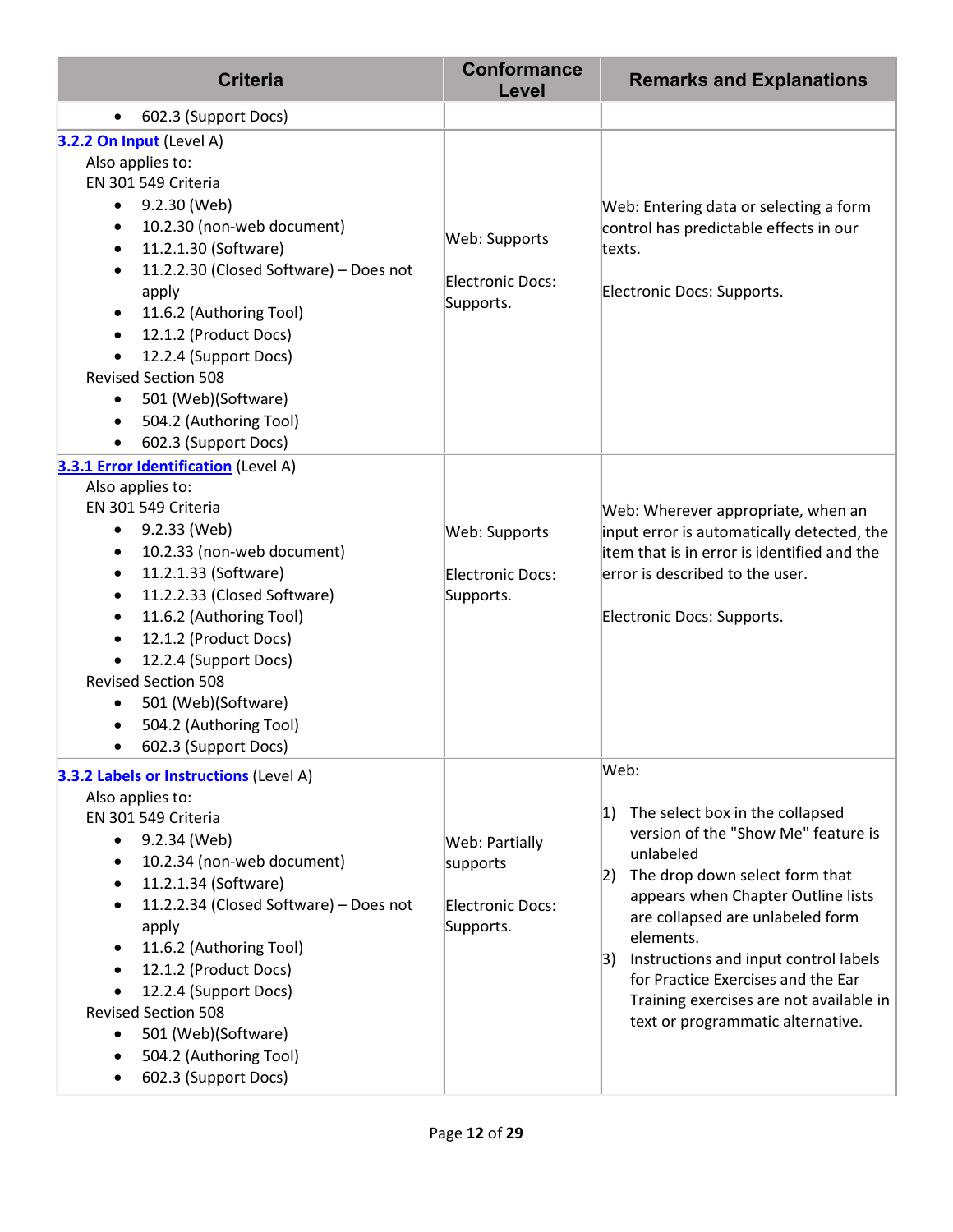| <b>Criteria</b>                                                                                                                                                                                                                                                                                                                                                                                                          | <b>Conformance</b><br>Level                                               | <b>Remarks and Explanations</b>                                                                                                                                                                                                                                                                                                                                                                                                                                                                                                                                                                                                                      |
|--------------------------------------------------------------------------------------------------------------------------------------------------------------------------------------------------------------------------------------------------------------------------------------------------------------------------------------------------------------------------------------------------------------------------|---------------------------------------------------------------------------|------------------------------------------------------------------------------------------------------------------------------------------------------------------------------------------------------------------------------------------------------------------------------------------------------------------------------------------------------------------------------------------------------------------------------------------------------------------------------------------------------------------------------------------------------------------------------------------------------------------------------------------------------|
|                                                                                                                                                                                                                                                                                                                                                                                                                          |                                                                           | In the Practice Exercises, on the start<br>$ 4\rangle$<br>page: the slider element for users to<br>select the amount of time given for<br>each question has a text label near<br>the control but not programmatically<br>associated with the control. These<br>activities are typically optional at the<br>discretion of the instructor.<br>On the "User Report" page the drop-<br> 5)<br>down menu has an explicit <label><br/>that is hidden. As a workaround, the<br/>purpose of this very brief list<br/>dropdown can be explored safely via<br/>keyboard or screen reader until repair<br/>is completed.<br/>Electronic Docs: Supports.</label> |
| 4.1.1 Parsing (Level A)<br>Also applies to:<br>EN 301 549 Criteria<br>9.2.37 (Web)<br>٠<br>10.2.37 (non-web document)<br>٠<br>11.2.1.37 (Software)<br>11.2.2.37 (Closed Software) - Does not<br>apply<br>11.6.2 (Authoring Tool)<br>12.1.2 (Product Docs)<br>12.2.4 (Support Docs)<br><b>Revised Section 508</b><br>501 (Web)(Software)<br>$\bullet$<br>504.2 (Authoring Tool)<br>٠<br>602.3 (Support Docs)<br>$\bullet$ | <b>Web: Partially</b><br>supports<br>Electronic Docs:<br>Supports.        | Web: The main lecture content is free of<br>parse errors; however,<br>one duplicate id in the header of all<br> 1)<br>application pages exists.<br>A few low-level parse errors exist in<br>2)<br>supplemental or typcially optional<br>material related to multiple id's.<br>Because of the nature and<br>location of the parse errors, the<br>impact to users is likely minor -<br>but the errors will be repaired as<br>soon as possible.<br>Electronic Docs: Supports.                                                                                                                                                                           |
| 4.1.2 Name, Role, Value (Level A)<br>Also applies to:<br>EN 301 549 Criteria<br>9.2.38 (Web)<br>٠<br>10.2.38 (non-web document)<br>11.2.1.38 (Software)                                                                                                                                                                                                                                                                  | <b>Web: Partially</b><br>supports<br><b>Electronic Docs:</b><br>Supports. | Web:<br>Some 'speaker icon' buttons used to<br> 1)<br>play audio in some of the lessons do<br>not have accessible names. As a<br>workaround, until repair is made, the                                                                                                                                                                                                                                                                                                                                                                                                                                                                               |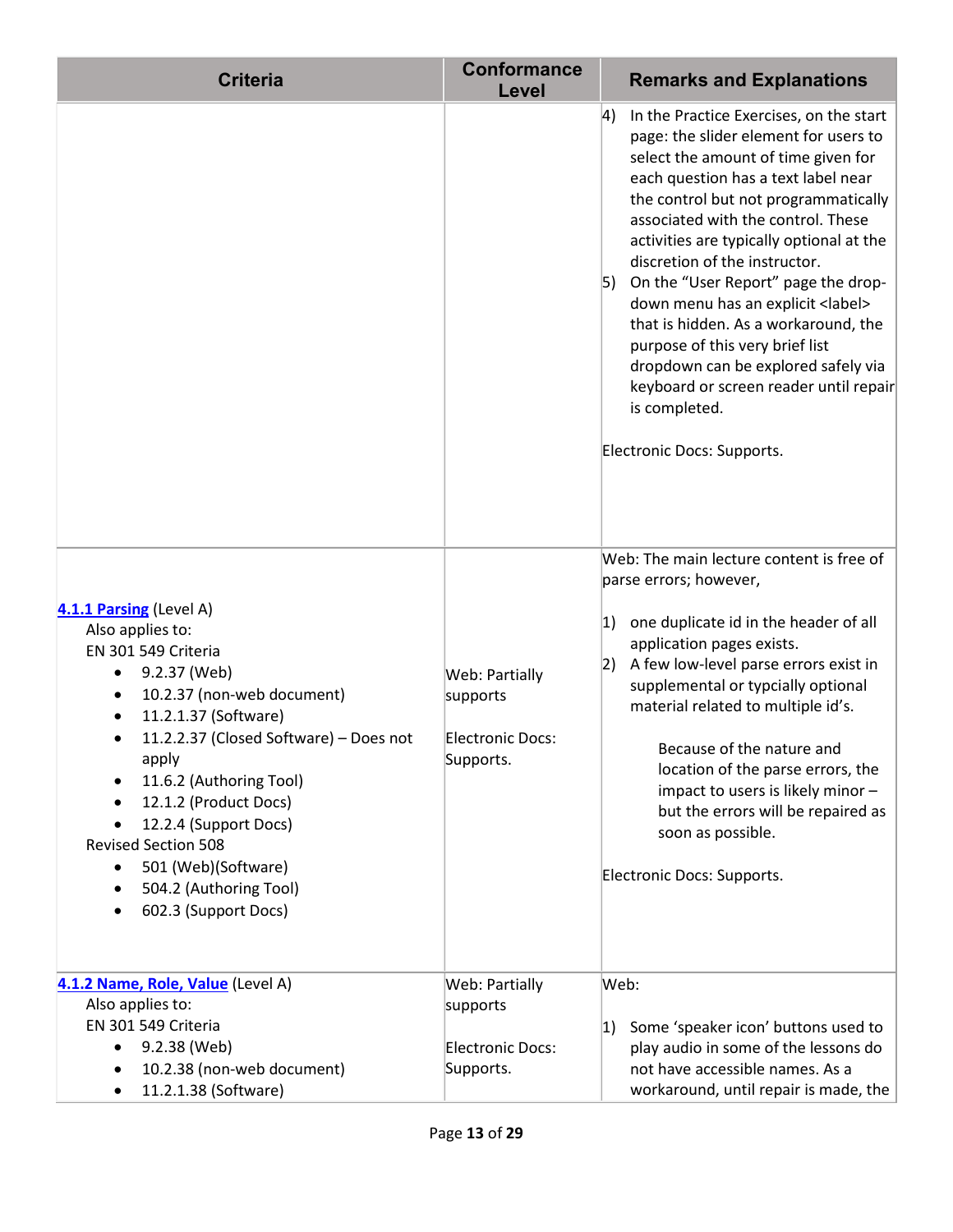| <b>Criteria</b>                                                                                                                                                                                                                                                                                   | <b>Conformance</b><br>Level | <b>Remarks and Explanations</b>                                                                                                                                                                                                                                                                                                                                                                                                                                                                                                                                                                                                                                                                                                                                                                                                                                                                                                                                                                                                                                                                                                                                                                                                                                                                                  |
|---------------------------------------------------------------------------------------------------------------------------------------------------------------------------------------------------------------------------------------------------------------------------------------------------|-----------------------------|------------------------------------------------------------------------------------------------------------------------------------------------------------------------------------------------------------------------------------------------------------------------------------------------------------------------------------------------------------------------------------------------------------------------------------------------------------------------------------------------------------------------------------------------------------------------------------------------------------------------------------------------------------------------------------------------------------------------------------------------------------------------------------------------------------------------------------------------------------------------------------------------------------------------------------------------------------------------------------------------------------------------------------------------------------------------------------------------------------------------------------------------------------------------------------------------------------------------------------------------------------------------------------------------------------------|
| 11.2.2.38 (Closed Software) - Does not<br>$\bullet$<br>apply<br>11.6.2 (Authoring Tool)<br>٠<br>12.1.2 (Product Docs)<br>12.2.4 (Support Docs)<br>٠<br><b>Revised Section 508</b><br>501 (Web)(Software)<br>$\bullet$<br>504.2 (Authoring Tool)<br>$\bullet$<br>602.3 (Support Docs)<br>$\bullet$ |                             | purpose of these buttons can likely<br>be discerned from the nearby text.<br>The Listen to Lecture Player mute<br> 2)<br>button is not labeled.<br>In the lesson content and the 'Show<br> 3)<br>Me' section of the supplemental<br>toolbar, the 'Show Me' interactive<br>activities are in untitled iframes. The<br>purpose of the iframes/activities can<br>be understood from the context of<br>the surrounding text, until a repair is<br>completed.<br>The interactive activities displayed in<br>$ 4\rangle$<br>the 'Show Me' section of the toolbar<br>and in some of the lesson content<br>pages contain controls that have no<br>accessible names. (Keyboard access is<br>not possible).<br>The 'Download Center' popup<br> 5)<br>window opening from the toolbar is<br>within an untitled iframe.<br>There is an invalid ARIA attribute<br> 6)<br>value in the Connect feature: aria-<br>controls="contacts-tab-panel".<br>In the interactive Ear Training<br>7)<br><b>Activities and Practice Exercises;</b><br>none of the controls or buttons have<br>discernible names. Please note that<br>these activities are typically optional<br>at the discretion of the instructor.<br>In the Acclaim feature, when the<br>8)<br>browser zooms this page to 200%,<br>the add folder button text disappears |
|                                                                                                                                                                                                                                                                                                   |                             | and an icon is shown instead. This<br>button must have discernible text                                                                                                                                                                                                                                                                                                                                                                                                                                                                                                                                                                                                                                                                                                                                                                                                                                                                                                                                                                                                                                                                                                                                                                                                                                          |
|                                                                                                                                                                                                                                                                                                   |                             | Electronic Docs: Supports.                                                                                                                                                                                                                                                                                                                                                                                                                                                                                                                                                                                                                                                                                                                                                                                                                                                                                                                                                                                                                                                                                                                                                                                                                                                                                       |

# **Table 2: Success Criteria, Level AA**

Notes:

| <b>Criteria</b>                                                             | <b>Conformance</b><br>Level | <b>Remarks and Explanations</b>                                     |
|-----------------------------------------------------------------------------|-----------------------------|---------------------------------------------------------------------|
| 1.2.4 Captions (Live) (Level AA)<br>Also applies to:<br>EN 301 549 Criteria | Web: Supports               | Web: The textbook content does not<br>include streaming live media. |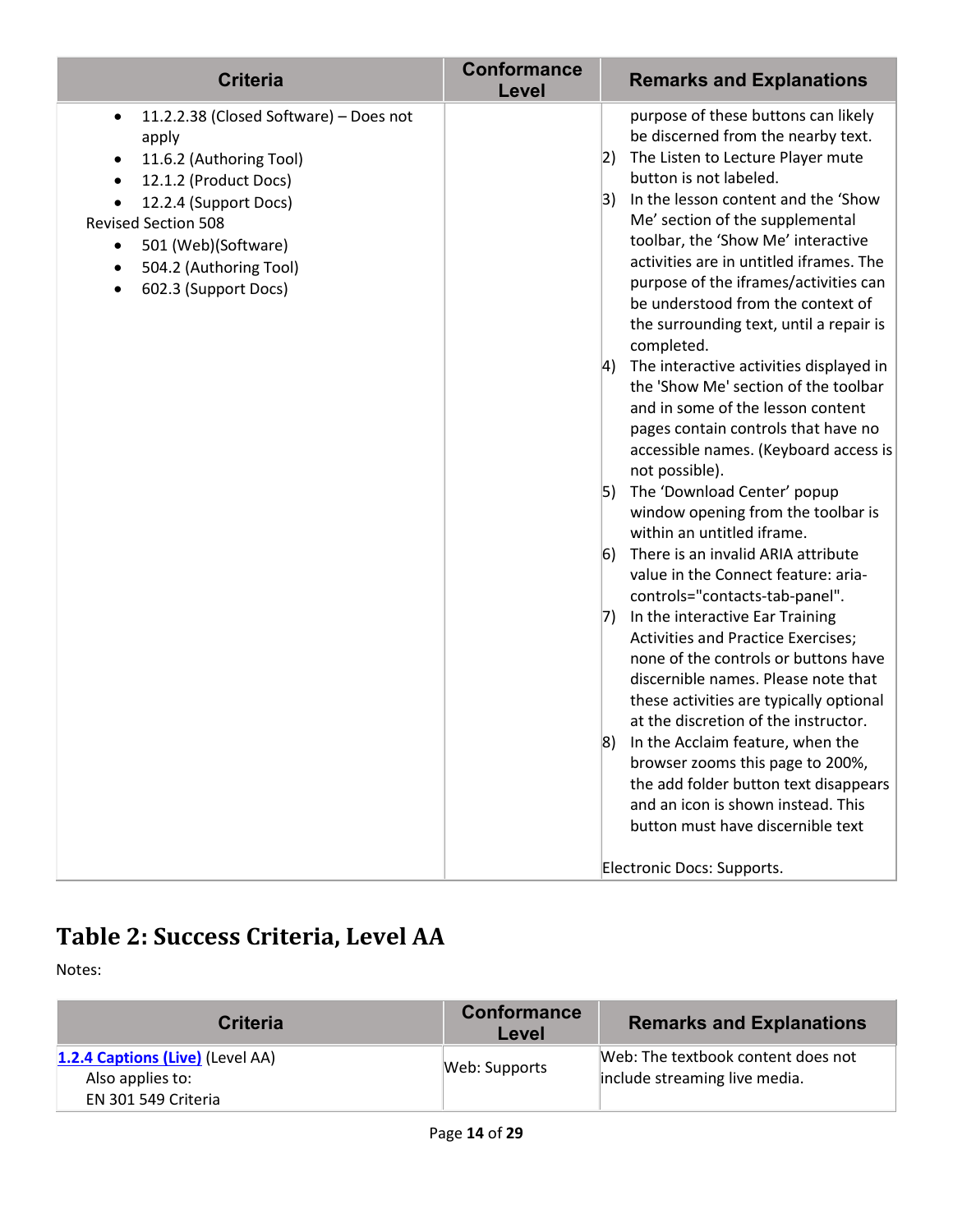| <b>Criteria</b>                                                                                                                                                                                                                                                                                                                                                                                                                                                                                                  | <b>Conformance</b><br>Level                                        | <b>Remarks and Explanations</b>                                                                                                                                                                                                                                                                                                                                                               |
|------------------------------------------------------------------------------------------------------------------------------------------------------------------------------------------------------------------------------------------------------------------------------------------------------------------------------------------------------------------------------------------------------------------------------------------------------------------------------------------------------------------|--------------------------------------------------------------------|-----------------------------------------------------------------------------------------------------------------------------------------------------------------------------------------------------------------------------------------------------------------------------------------------------------------------------------------------------------------------------------------------|
| 9.2.5 (Web)<br>$\bullet$<br>10.2.5 (non-web document)<br>$\bullet$<br>11.2.1.5 (Software)<br>$\bullet$<br>11.2.2.5 (Closed Software) - Does not<br>$\bullet$<br>apply<br>11.6.2 (Authoring Tool)<br>$\bullet$<br>12.1.2 (Product Docs)<br>$\bullet$<br>12.2.4 (Support Docs)<br>$\bullet$<br><b>Revised Section 508</b><br>501 (Web)(Software)<br>$\bullet$<br>504.2 (Authoring Tool)<br>$\bullet$<br>602.3 (Support Docs)<br>$\bullet$                                                                          | <b>Electronic Docs:</b><br>Supports.                               | Electronic Docs: Live video is not present.                                                                                                                                                                                                                                                                                                                                                   |
| 1.2.5 Audio Description (Prerecorded) (Level AA)                                                                                                                                                                                                                                                                                                                                                                                                                                                                 |                                                                    |                                                                                                                                                                                                                                                                                                                                                                                               |
| Also applies to:<br>EN 301 549 Criteria<br>9.2.6 (Web)<br>$\bullet$<br>10.2.6 (non-web document)<br>$\bullet$<br>11.2.1.6 (Software)<br>$\bullet$<br>11.2.2.6 (Closed Software) - Does not<br>$\bullet$<br>apply<br>11.6.2 (Authoring Tool)<br>$\bullet$<br>12.1.2 (Product Docs)<br>$\bullet$<br>12.2.4 (Support Docs)<br>$\bullet$<br><b>Revised Section 508</b><br>501 (Web)(Software)<br>$\bullet$<br>504.2 (Authoring Tool)<br>$\bullet$<br>602.3 (Support Docs)<br>$\bullet$                               | Web: Partially<br>supports<br><b>Electronic Docs:</b><br>Supports. | Web: Videos in this textbook are<br>supplemental content. All assessed<br>material appears in the text of the lecture<br>content. In almost every case, video audio<br>is descriptive of the video content.<br>However, a few videos in the<br>supplemental 'Discover Video section<br>were found to need Audio Descriptions.<br>Electronic Docs: Video is not present in<br>the course PDFs. |
| 1.4.3 Contrast (Minimum) (Level AA)<br>Also applies to:<br>EN 301 549 Criteria<br>9.2.12 (Web)<br>$\bullet$<br>10.2.12 (non-web document)<br>$\bullet$<br>11.2.1.12 (Software)<br>$\bullet$<br>11.2.2.12 (Closed Software) - Does not<br>$\bullet$<br>apply<br>11.6.2 (Authoring Tool)<br>$\bullet$<br>12.1.2 (Product Docs)<br>$\bullet$<br>12.2.4 (Support Docs)<br><b>Revised Section 508</b><br>501 (Web)(Software)<br>$\bullet$<br>504.2 (Authoring Tool)<br>$\bullet$<br>602.3 (Support Docs)<br>$\bullet$ | Web: Does not<br>support<br><b>Electronic Docs:</b><br>Supports.   | Web: Two-thirds of the pages surveyed<br>contained between 1 and 4 minimum<br>contrast errors.<br>Electronic Docs: Contrast is sufficient in<br>the course PDFs.                                                                                                                                                                                                                              |
| 1.4.4 Resize text (Level AA)<br>Also applies to:<br>EN 301 549 Criteria<br>$\bullet$ 9.2.13 (Web)                                                                                                                                                                                                                                                                                                                                                                                                                | Web: Partially<br>supports                                         | Web: Most content worked well when<br>zoomed to 200% size using the browser.                                                                                                                                                                                                                                                                                                                  |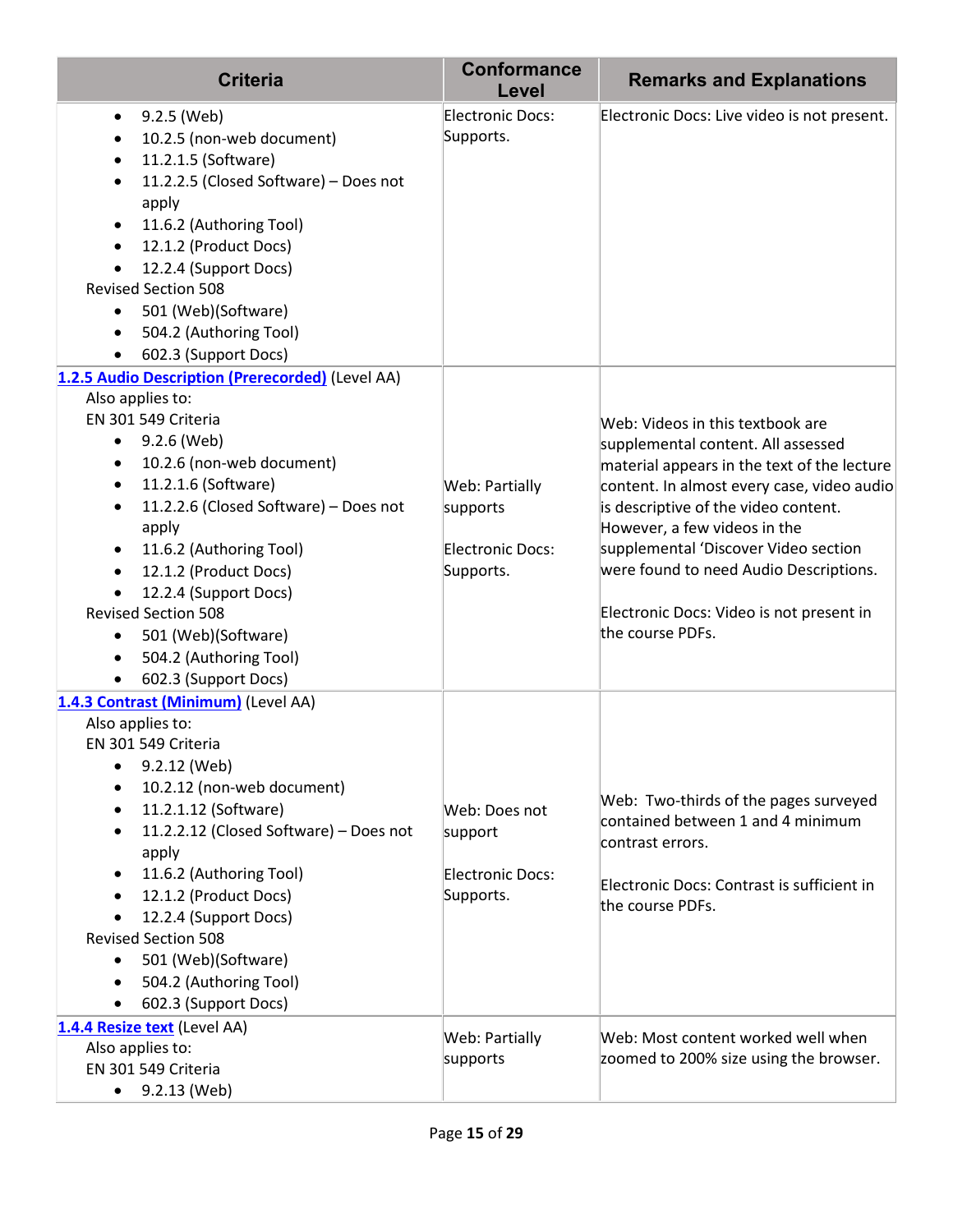| <b>Criteria</b>                                                                                                                                                                                                                                                                                                                                                                                                                                               | <b>Conformance</b><br>Level                                 | <b>Remarks and Explanations</b>                                                                                                                                                                                                                                                                                                                                                                                                                                                                                                                                                                                                                                                                                                                                                                                                                                                               |
|---------------------------------------------------------------------------------------------------------------------------------------------------------------------------------------------------------------------------------------------------------------------------------------------------------------------------------------------------------------------------------------------------------------------------------------------------------------|-------------------------------------------------------------|-----------------------------------------------------------------------------------------------------------------------------------------------------------------------------------------------------------------------------------------------------------------------------------------------------------------------------------------------------------------------------------------------------------------------------------------------------------------------------------------------------------------------------------------------------------------------------------------------------------------------------------------------------------------------------------------------------------------------------------------------------------------------------------------------------------------------------------------------------------------------------------------------|
| 10.2.13 (non-web document)<br>$\bullet$<br>11.2.1.13 (Software)<br>11.2.2.13 (Closed Software)<br>$\bullet$<br>11.6.2 (Authoring Tool)<br>$\bullet$<br>12.1.2 (Product Docs)<br>12.2.4 (Support Docs)<br><b>Revised Section 508</b><br>501 (Web)(Software)<br>$\bullet$<br>504.2 (Authoring Tool)<br>602.3 (Support Docs)<br>$\bullet$                                                                                                                        | Electronic Docs:<br>Supports.                               | However, one word was cut off in the<br> 1)<br>popup window of the 'Keywords'<br>toolbar feature. This item has been<br>sent to our development team for<br>evaluation.<br>The music scores opening from the<br> 2)<br>lesson content in a popup window for<br>"First Sea Interlude" and "Jimbo's<br>Lullaby" are not entirely viewable at<br>200% browser magnification. They do<br>not scroll. The icon that opens them<br>does not scale up with the rest of the<br>text/images. The icon to open this<br>feature remains very small when the<br>rest of the page scales.<br>The table of information on the 'User<br>3)<br>Report' page becomes distorted and<br>unreadable at 200% browser zoom.<br>The category headers are lost on the<br>gray tweed background. As a<br>workaround, view this page when<br>zoomed with the style sheet off.<br>Electronic Docs: Content can be zoomed |
|                                                                                                                                                                                                                                                                                                                                                                                                                                                               |                                                             | to at least 200%, but scrolling is needed<br>to view all content.                                                                                                                                                                                                                                                                                                                                                                                                                                                                                                                                                                                                                                                                                                                                                                                                                             |
| 1.4.5 Images of Text (Level AA)<br>Also applies to:<br>EN 301 549 Criteria<br>9.2.14 (Web)<br>$\bullet$<br>10.2.14 (non-web document)<br>11.2.1.14 (Software)<br>$\bullet$<br>11.2.2.14 (Closed Software) - Does not<br>$\bullet$<br>apply<br>11.6.2 (Authoring Tool)<br>٠<br>12.1.2 (Product Docs)<br>12.2.4 (Support Docs)<br><b>Revised Section 508</b><br>501 (Web)(Software)<br>$\bullet$<br>504.2 (Authoring Tool)<br>602.3 (Support Docs)<br>$\bullet$ | Web: Partially<br>supports<br>Electronic Docs:<br>Supports. | Web:<br>The title of the textbook found on the<br>1)<br>main course index page is an image of<br>text with no alt text. The banner<br>image on this page functions as a<br>level one heading and provides the<br>name of the textbook.<br>The interactive image-based Ear<br> 2)<br>Training and Practice Exercises use<br>'images' of text with no text<br>alternative.<br>Electronic Docs: Some images of text<br>exist; however, it is decorative and<br>marked as such.                                                                                                                                                                                                                                                                                                                                                                                                                   |
| 2.4.5 Multiple Ways (Level AA)<br>Also applies to:<br>EN 301 549 Criteria<br>9.2.24 (Web)<br>$\bullet$<br>10.2.24 (non-web document) - Does not<br>apply                                                                                                                                                                                                                                                                                                      | Web: Supports<br>Electronic Docs:<br>Supports.              | Web: More than one way is available to<br>locate a Web page within this application<br>Electronic Docs: The PDFs are very short<br>and do not need bookmarks.                                                                                                                                                                                                                                                                                                                                                                                                                                                                                                                                                                                                                                                                                                                                 |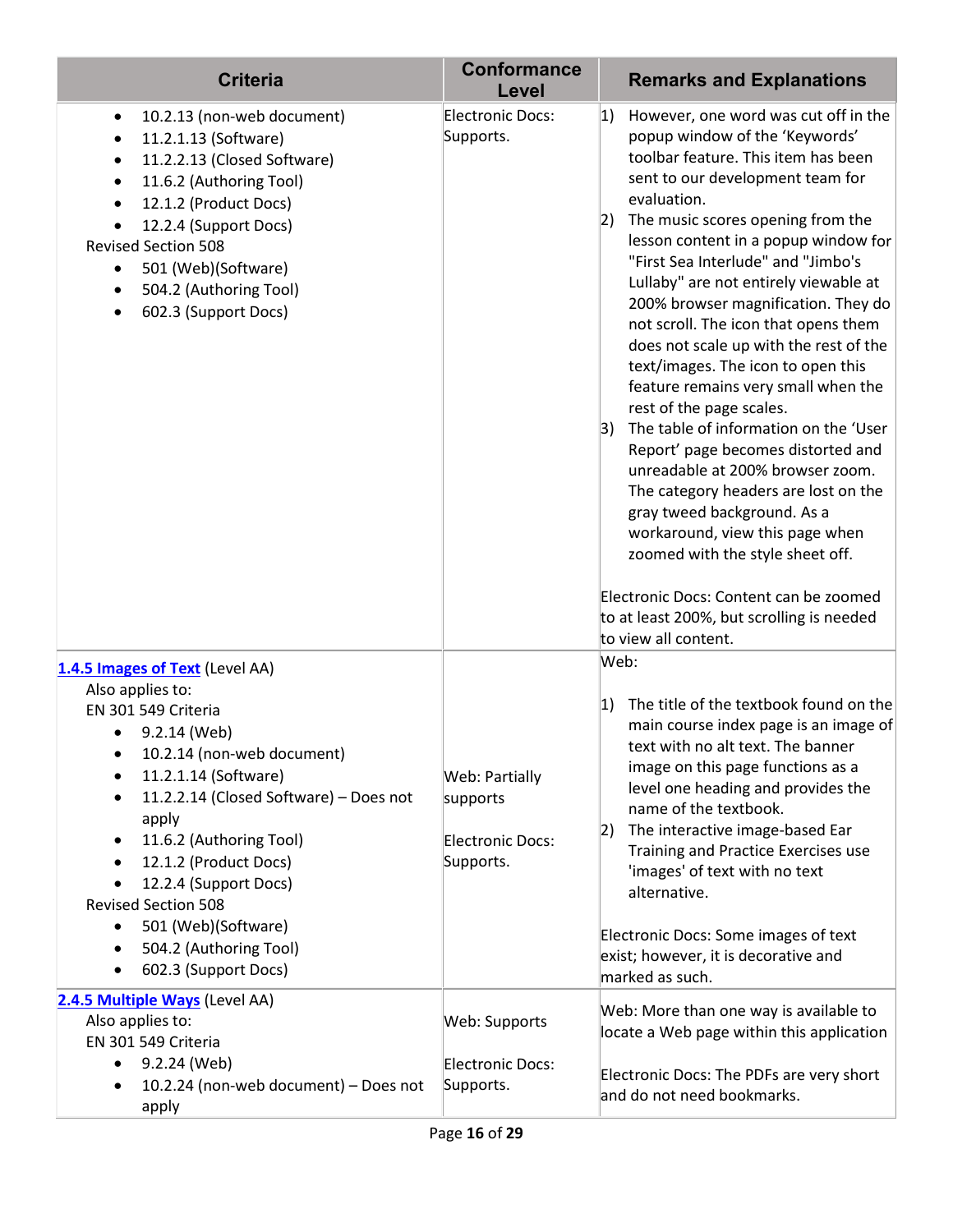| <b>Criteria</b>                                                                                                                                                                                                                                                                                                                                                                                                                                        | <b>Conformance</b><br>Level                           | <b>Remarks and Explanations</b>                                                                                                                                                                                                 |
|--------------------------------------------------------------------------------------------------------------------------------------------------------------------------------------------------------------------------------------------------------------------------------------------------------------------------------------------------------------------------------------------------------------------------------------------------------|-------------------------------------------------------|---------------------------------------------------------------------------------------------------------------------------------------------------------------------------------------------------------------------------------|
| 11.2.1.24 (Software) - Does not apply<br>$\bullet$<br>11.2.2.24 (Closed Software) - Does not<br>$\bullet$<br>apply<br>11.6.2 (Authoring Tool)<br>٠<br>12.1.2 (Product Docs)<br>$\bullet$<br>12.2.4 (Support Docs)<br><b>Revised Section 508</b><br>501 (Web)(Software) - Does not apply to<br>$\bullet$<br>non-web software<br>504.2 (Authoring Tool)<br>٠<br>602.3 (Support Docs) - Does not apply to<br>$\bullet$<br>non-web docs                    |                                                       |                                                                                                                                                                                                                                 |
| 2.4.6 Headings and Labels (Level AA)                                                                                                                                                                                                                                                                                                                                                                                                                   |                                                       |                                                                                                                                                                                                                                 |
| Also applies to:<br>EN 301 549 Criteria<br>$\bullet$ 9.2.25 (Web)<br>10.2.25 (non-web document)<br>$\bullet$<br>11.2.1.25 (Software)<br>$\bullet$<br>11.2.2.25 (Closed Software) - Does not<br>$\bullet$<br>apply<br>11.6.2 (Authoring Tool)<br>٠<br>12.1.2 (Product Docs)<br>12.2.4 (Support Docs)<br><b>Revised Section 508</b><br>501 (Web)(Software)<br>$\bullet$<br>504.2 (Authoring Tool)<br>$\bullet$<br>602.3 (Support Docs)<br>$\bullet$      | Web: Supports<br><b>Electronic Docs:</b><br>Supports. | Web: When headings and labels are<br>provided, they are descriptive.<br>Electronic Docs: Headlines and labels,<br>when present, are descriptive.                                                                                |
| 2.4.7 Focus Visible (Level AA)<br>Also applies to:<br>EN 301 549 Criteria<br>9.2.26 (Web)<br>٠<br>10.2.26 (non-web document)<br>11.2.1.26 (Software)<br>$\bullet$<br>11.2.2.26 (Closed Software) - Does not<br>$\bullet$<br>apply<br>11.6.2 (Authoring Tool)<br>٠<br>12.1.2 (Product Docs)<br>٠<br>12.2.4 (Support Docs)<br><b>Revised Section 508</b><br>501 (Web)(Software)<br>$\bullet$<br>504.2 (Authoring Tool)<br>٠<br>602.3 (Support Docs)<br>٠ | Web: Supports<br><b>Electronic Docs:</b><br>Supports. | Web: Our style sheets do not disable the<br>default browser focus. Visible focus was<br>shown to be supported in all audited<br>pages.<br>Electronic Docs: Focus, when focusable<br>items are present, is not disabled or lost. |
| 3.1.2 Language of Parts (Level AA)<br>Also applies to:<br>EN 301 549 Criteria<br>9.2.28 (Web)                                                                                                                                                                                                                                                                                                                                                          | Web: Supports<br><b>Electronic Docs:</b><br>Supports. | Web: The human language of each<br>passage or phrase in the content can be<br>programmatically determined except for<br>proper names, technical terms, words of<br>indeterminate language, and words or                         |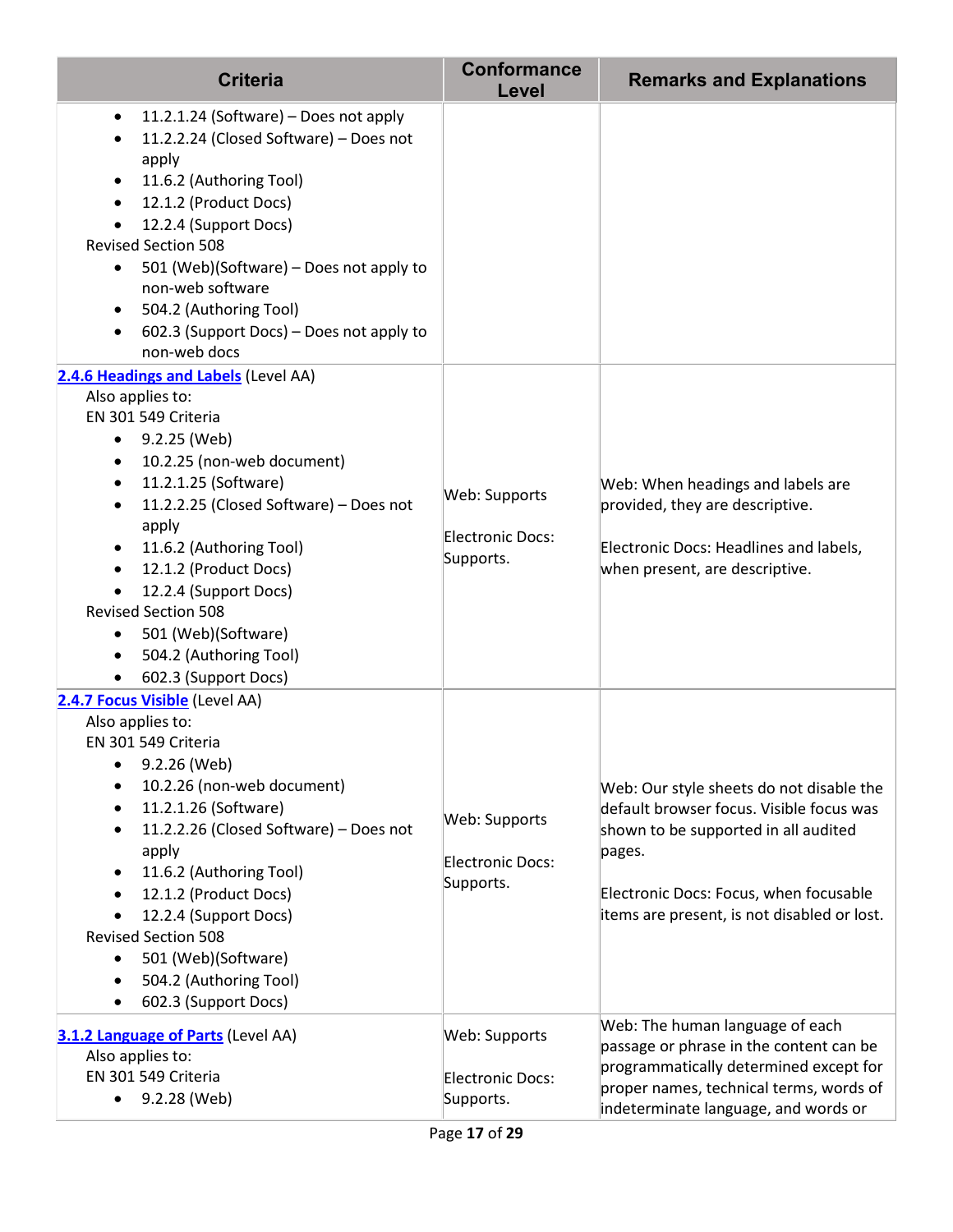| <b>Criteria</b>                                                                                                                                                                                                                                                                                                                                                                                                                                                                                                                                                                                                 | <b>Conformance</b><br>Level                           | <b>Remarks and Explanations</b>                                                                                                                                                                      |
|-----------------------------------------------------------------------------------------------------------------------------------------------------------------------------------------------------------------------------------------------------------------------------------------------------------------------------------------------------------------------------------------------------------------------------------------------------------------------------------------------------------------------------------------------------------------------------------------------------------------|-------------------------------------------------------|------------------------------------------------------------------------------------------------------------------------------------------------------------------------------------------------------|
| 10.2.28 (non-web document)<br>$\bullet$<br>11.2.1.28 (Software) - Does not apply<br>$\bullet$<br>11.2.2.28 (Closed Software) - Does not<br>$\bullet$<br>apply<br>11.6.2 (Authoring Tool)<br>$\bullet$<br>12.1.2 (Product Docs)<br>$\bullet$<br>12.2.4 (Support Docs)<br>$\bullet$<br><b>Revised Section 508</b><br>501 (Web)(Software)<br>504.2 (Authoring Tool)<br>$\bullet$<br>602.3 (Support Docs)<br>$\bullet$                                                                                                                                                                                              |                                                       | phrases that have become part of the<br>vernacular of the immediately<br>surrounding text.<br>Electronic Docs: The default language of<br>the document is stated in the document<br>properties.      |
| 3.2.3 Consistent Navigation (Level AA)<br>Also applies to:<br>EN 301 549 Criteria<br>9.2.31 (Web)<br>٠<br>10.2.31 (non-web document) - Does not<br>$\bullet$<br>apply<br>11.2.1.31 (Software) - Does not apply<br>$\bullet$<br>11.2.2.31 (Closed Software) - Does not<br>$\bullet$<br>apply<br>11.6.2 (Authoring Tool)<br>$\bullet$<br>12.1.2 (Product Docs)<br>$\bullet$<br>12.2.4 (Support Docs)<br><b>Revised Section 508</b><br>501 (Web)(Software) - Does not apply to<br>$\bullet$<br>non-web software<br>504.2 (Authoring Tool)<br>$\bullet$<br>602.3 (Support Docs) – Does not apply to<br>non-web docs | Web: Supports<br><b>Electronic Docs:</b><br>Supports. | Web: Navigation links that are repeated<br>on web pages do not change order when<br>navigating through the site.<br>Electronic Docs: Supports.                                                       |
| <b>3.2.4 Consistent Identification (Level AA)</b><br>Also applies to:<br>EN 301 549 Criteria<br>9.2.32 (Web)<br>٠<br>10.2.32 (non-web document) - Does not<br>$\bullet$<br>apply<br>11.2.1.32 (Software) - Does not apply<br>٠<br>11.2.2.32 (Closed Software) - Does not<br>$\bullet$<br>apply<br>11.6.2 (Authoring Tool)<br>$\bullet$<br>12.1.2 (Product Docs)<br>$\bullet$<br>12.2.4 (Support Docs)<br><b>Revised Section 508</b><br>501 (Web)(Software) - Does not apply to<br>$\bullet$<br>non-web software<br>504.2 (Authoring Tool)<br>٠<br>602.3 (Support Docs) - Does not apply to<br>٠<br>non-web docs | Web: Supports<br><b>Electronic Docs:</b><br>Supports. | Web: Components that have the same<br>functionality within a set of Web pages<br>are identified consistently.<br><b>Electronic Docs: Repeated components</b><br>are not present. Pages are numbered. |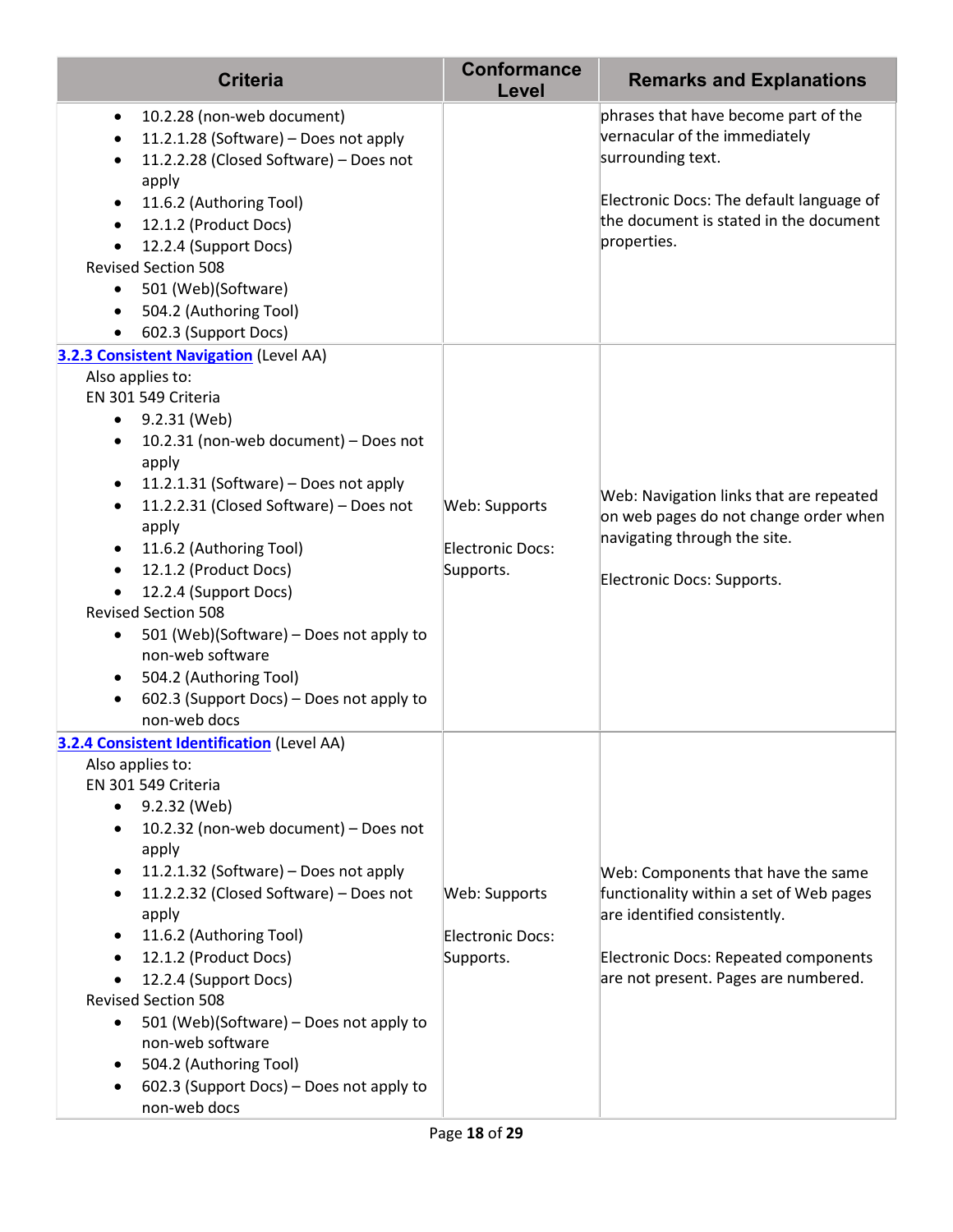| <b>Criteria</b>                                                                                                                                                                                                                                                                                                                                                                                                                                 | <b>Conformance</b><br>Level                           | <b>Remarks and Explanations</b>                                                                                                                                                                                                                                                                                                                                                                                                                                                                                                                                                                                                                                                                                                                                                                                                                  |
|-------------------------------------------------------------------------------------------------------------------------------------------------------------------------------------------------------------------------------------------------------------------------------------------------------------------------------------------------------------------------------------------------------------------------------------------------|-------------------------------------------------------|--------------------------------------------------------------------------------------------------------------------------------------------------------------------------------------------------------------------------------------------------------------------------------------------------------------------------------------------------------------------------------------------------------------------------------------------------------------------------------------------------------------------------------------------------------------------------------------------------------------------------------------------------------------------------------------------------------------------------------------------------------------------------------------------------------------------------------------------------|
| 3.3.3 Error Suggestion (Level AA)<br>Also applies to:<br>EN 301 549 Criteria<br>9.2.35 (Web)<br>$\bullet$<br>10.2.35 (non-web document)<br>11.2.1.35 (Software)<br>$\bullet$<br>11.2.2.35 (Closed Software) - Does not<br>apply<br>11.6.2 (Authoring Tool)<br>12.1.2 (Product Docs)<br>12.2.4 (Support Docs)<br><b>Revised Section 508</b><br>501 (Web)(Software)<br>504.2 (Authoring Tool)<br>602.3 (Support Docs)                             | Web: Supports<br><b>Electronic Docs:</b><br>Supports. | Web: If an input error is automatically<br>detected and suggestions for correction<br>are known, then the suggestions are<br>provided to the user, unless it would<br>jeopardize the security or purpose of the<br>content.<br>Electronic Docs: Forms are not present in<br>the electronic docs.                                                                                                                                                                                                                                                                                                                                                                                                                                                                                                                                                 |
| 3.3.4 Error Prevention (Legal, Financial, Data) (Level<br>AA)<br>Also applies to:<br>EN 301 549 Criteria<br>9.2.36 (Web)<br>$\bullet$<br>10.2.36 (non-web document)<br>$\bullet$<br>11.2.1.36 (Software)<br>11.2.2.36 (Closed Software) - Does not<br>apply<br>11.6.2 (Authoring Tool)<br>12.1.2 (Product Docs)<br>12.2.4 (Support Docs)<br><b>Revised Section 508</b><br>501 (Web)(Software)<br>504.2 (Authoring Tool)<br>602.3 (Support Docs) | Web: Supports<br><b>Electronic Docs:</b><br>Supports. | Web: Our textbook content does not<br>have pages that cause legal commitments<br>or financial transactions. Test answer<br>submissions are typically not reversible<br>due to the nature of exam integrity.<br>However, instructors can choose to<br>change this exam setting.<br>Data entered by the user is checked<br> 1)<br>for input errors such as failure to<br>mark a response on an exam. The<br>user is provided an opportunity to<br>correct data before submitting.<br>A mechanism is available for<br> 2)<br>reviewing, confirming, and correcting<br>information before finalizing the test<br>question submission.<br>3) When altering account information,<br>the user has an opportunity to review<br>and correct the information before<br>submitting it.<br>Electronic Docs: Forms are not present in<br>the electronic docs. |

#### **Table 3: Success Criteria, Level AAA**

Notes: This table has been removed. Level AAA of the success criteria was not evaluated.

# **Revised Section 508 Report**

Notes: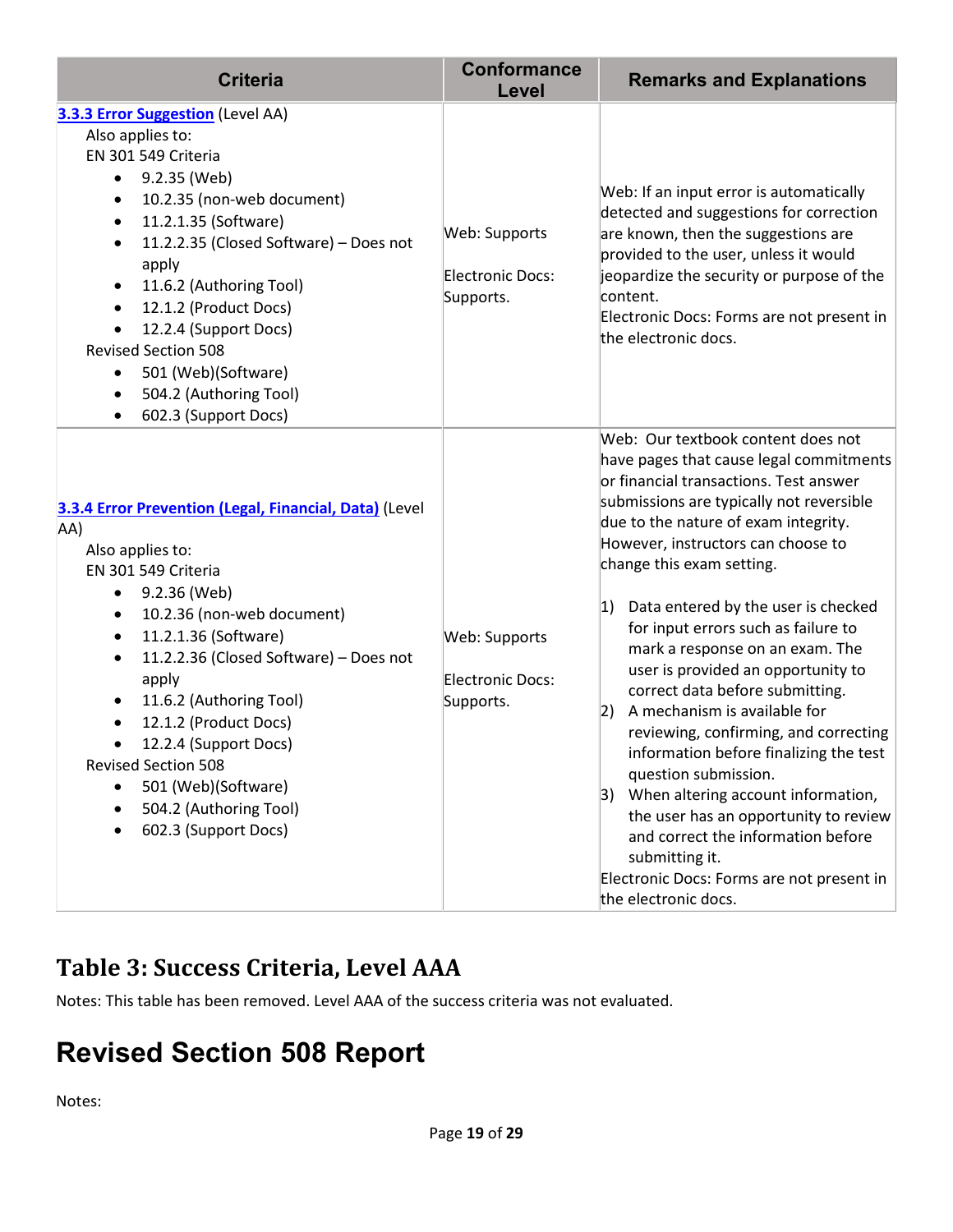# **Chapter 3: Functional Performance Criteria (FPC)**

Notes: Connect For Education® does not offer equivalent functioning products for its digital textbooks. All parts of the OnMusic Fundamentals 3rd edition digital textbook is addressed by the Web Content Accessibility 2.0 Guidelines. However, OnMusic Fundamentals 3<sup>rd</sup> edition does not fully support all WCAG 2.0 criteria. Therefore, WCAG 2.0 criteria are mapped to the Functional Performance Criteria table with conformance levels and remarks when the conformance level is less than 'Supports'.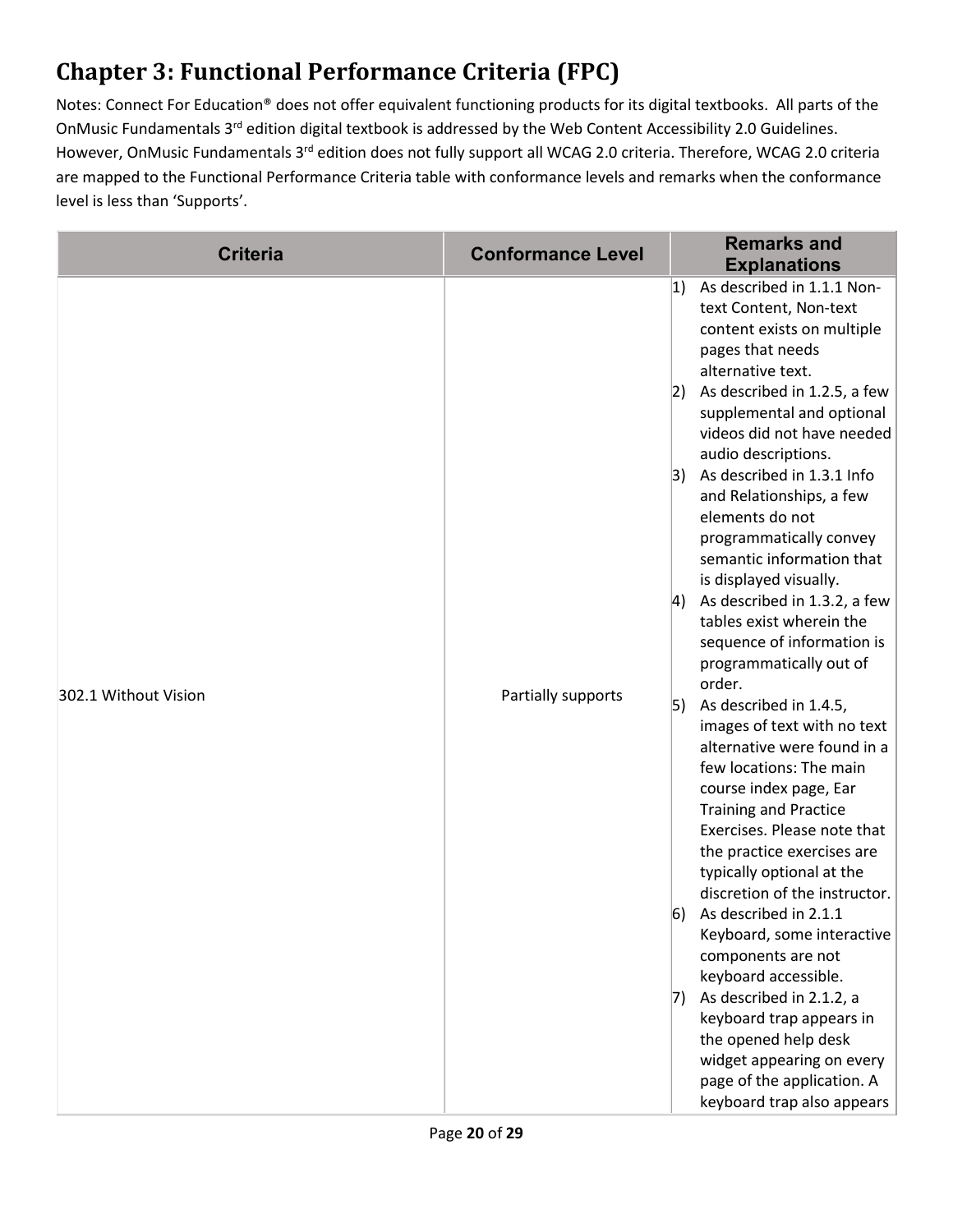| <b>Criteria</b>                   | <b>Conformance Level</b> | <b>Remarks and</b><br><b>Explanations</b>                                                                                                                                                                                                                                                                                                                                                                                                                                                                                                          |
|-----------------------------------|--------------------------|----------------------------------------------------------------------------------------------------------------------------------------------------------------------------------------------------------------------------------------------------------------------------------------------------------------------------------------------------------------------------------------------------------------------------------------------------------------------------------------------------------------------------------------------------|
|                                   |                          | in the opened piano<br>keyboard tool.<br>$ 8)$ As described in 3.3.2,<br>multiple issues exist with<br>disassociated or missing<br>labels in the Practice<br>Exercises. Please note that<br>these practice exercises are<br>typically optional at the<br>discretion of the instructor.<br>$ 9)$ As described in 2.4.4 Link<br>Purpose, one course<br>management area page did<br>not support this success<br>criteria.<br>10) As described in 4.1.2 Name,<br>Role, Value, issues exist on<br>multiple pages with missing<br>names incorrect roles. |
| 302.2 With Limited Vision         | Partially supports       | 1)<br>As described in 1.1.1 Non-<br>text Content, non-text<br>content exists on multiple<br>pages that needs<br>alternative text.<br>As described in 1.4.3<br> 2)<br>Sufficient Contrast, multiple<br>contrast errors exist<br>throughout the pages<br>tested.                                                                                                                                                                                                                                                                                     |
| 302.3 Without Perception of Color | Supports                 | Color coding was not found in<br>this textbook.                                                                                                                                                                                                                                                                                                                                                                                                                                                                                                    |
| 302.4 Without Hearing             | Partially supports       | As described in 1.2.2, most<br>course videos have captioning.<br>Most courses that use videos<br>that do not meet WCAG 1.2.2 /<br>Section 508 standards are<br>supplemental and, if needed,<br>their inclusion in the text can<br>be suppressed without<br>compromising meeting course<br>learning objectives.                                                                                                                                                                                                                                     |
| 302.5 With Limited Hearing        | Partially supports       | As described in 1.2.2, most<br>course videos have captioning.<br>Most courses that use videos<br>that do not meet WCAG 1.1.2 /<br>Section 508 standards are<br>supplemental and, if needed,                                                                                                                                                                                                                                                                                                                                                        |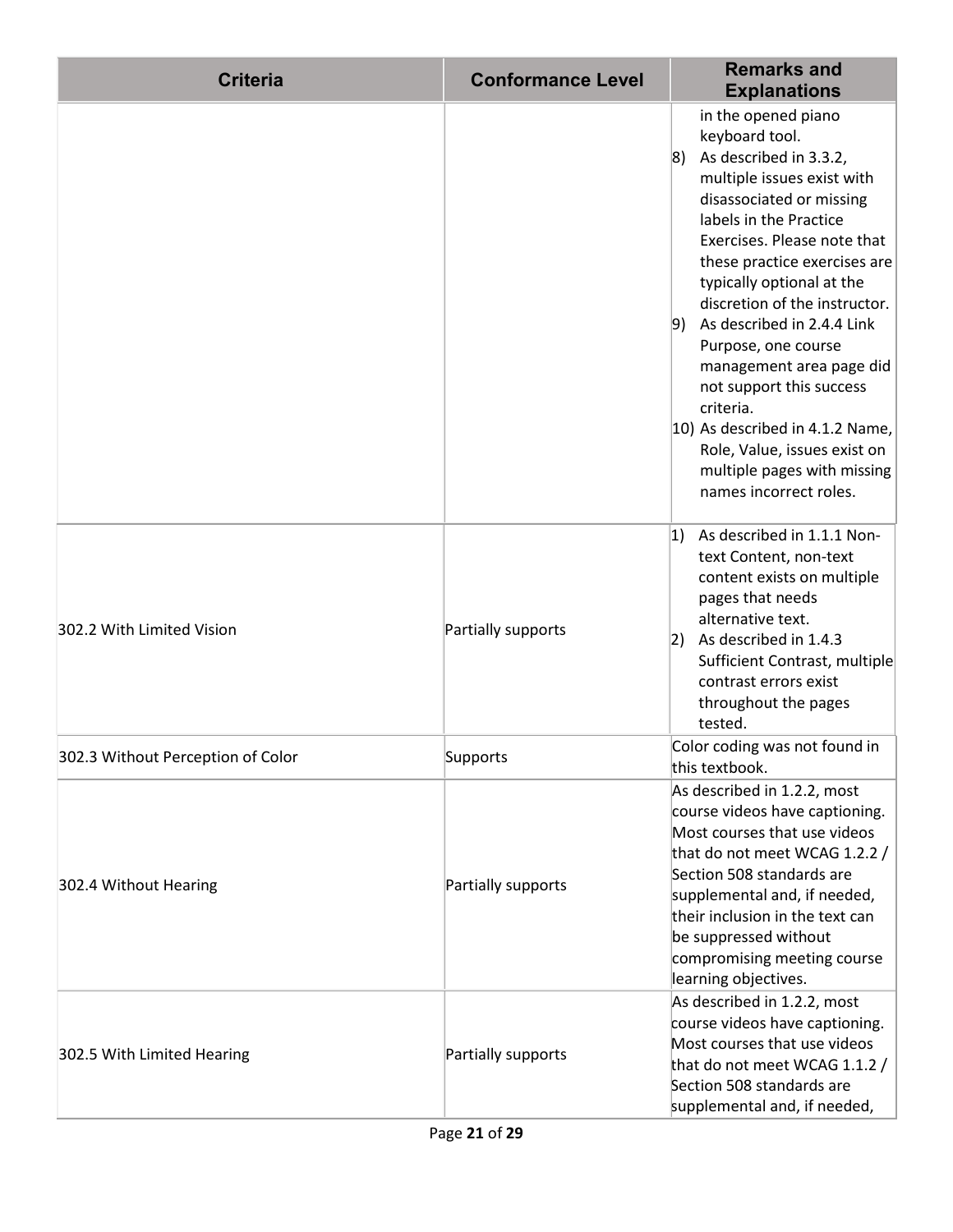| <b>Criteria</b>                                                          | <b>Conformance Level</b> | <b>Remarks and</b><br><b>Explanations</b>                                                                                                                                                                                     |
|--------------------------------------------------------------------------|--------------------------|-------------------------------------------------------------------------------------------------------------------------------------------------------------------------------------------------------------------------------|
|                                                                          |                          | their inclusion in the text can be<br>suppressed without<br>compromising                                                                                                                                                      |
| 302.6 Without Speech                                                     | Supports                 | Speech is not needed to<br>operate or interact with<br>OnMusic Fundamentals 3rd<br>edition.                                                                                                                                   |
| 302.7 With Limited Manipulation                                          | Does not support         | $ 1\rangle$ As described in 2.1.1<br>Keyboard, some<br>supplemental interactive<br>components are not<br>keyboard accessible.<br>As described in 2.4.1, some<br> 2)<br>of untitled iframes were<br>found in this application. |
| 302.8 With Limited Reach and Strength                                    | Does not support         | As described in 2.1.1<br> 1)<br>Keyboard, some<br>supplemental interactive<br>components are not<br>keyboard accessible.                                                                                                      |
| 302.9 With Limited Language, Cognitive, and Learning<br><b>Abilities</b> | Partially supports       | As described in 2.4.4 Link<br>Purpose, most of our links show<br>their purpose in the link text, or<br>with aria-labeling                                                                                                     |

#### **Chapter 4: Hardware**

Notes: This chapter is removed. No hardware exists in this web application.

#### **Chapter 5: Software**

Notes: This chapter is removed. No special software is required for this web application.

#### **Chapter 6: Support Documentation and Services**

Notes: These support documentation and services chapter includes information on the following:

| <b>Criteria</b>                  | <b>Conformance</b><br>Level              | <b>Remarks and Explanations</b>     |
|----------------------------------|------------------------------------------|-------------------------------------|
| 601.1 Scope                      | Heading $cell - no$<br>response required | Heading cell - no response required |
| <b>602 Support Documentation</b> | Heading $cell - no$<br>response required | Heading cell - no response required |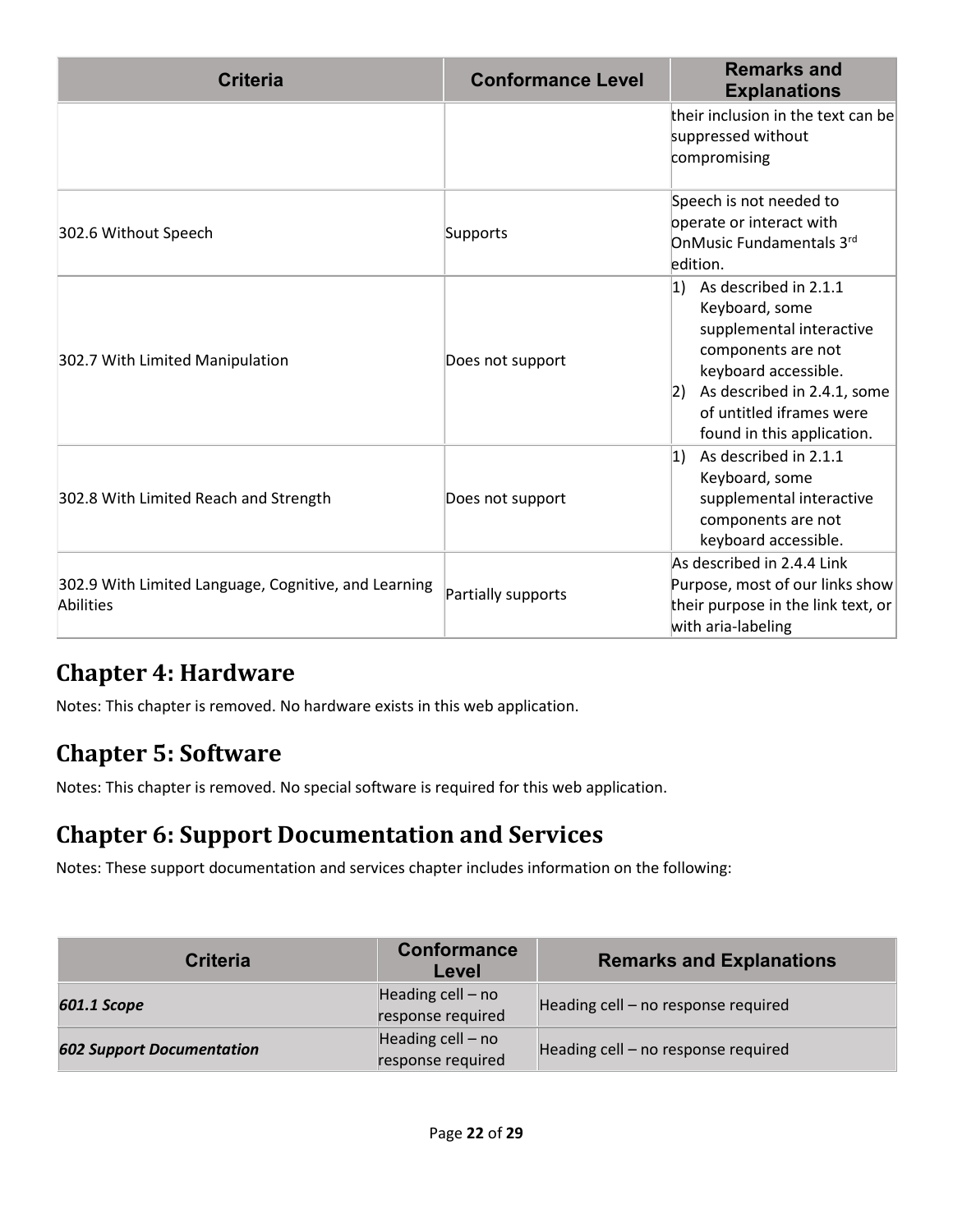| <b>Criteria</b>                                                            | <b>Conformance</b><br>Level            | <b>Remarks and Explanations</b>                                                                                                                                                                                                                                                                                                                                                                                                                                                                                                                                                                            |
|----------------------------------------------------------------------------|----------------------------------------|------------------------------------------------------------------------------------------------------------------------------------------------------------------------------------------------------------------------------------------------------------------------------------------------------------------------------------------------------------------------------------------------------------------------------------------------------------------------------------------------------------------------------------------------------------------------------------------------------------|
| 602.2 Accessibility and Compatibility<br>Features                          | Not applicable                         | Support documentation is completely electronic,<br>and all aspects are addressed by the WCAG 2.0<br>technical.0 guidelines.                                                                                                                                                                                                                                                                                                                                                                                                                                                                                |
| 602.3 Electronic Support Documentation                                     | Supports                               | See information in WCAG section                                                                                                                                                                                                                                                                                                                                                                                                                                                                                                                                                                            |
| 602.4 Alternate Formats for Non-Electronic<br><b>Support Documentation</b> | Not applicable                         | Support documentation is completely electronic,<br>and all aspects are addressed by the WCAG 2.0<br>technical guidelines.                                                                                                                                                                                                                                                                                                                                                                                                                                                                                  |
| <b>603 Support Services</b>                                                | Heading cell - no<br>response required | Heading cell - no response required                                                                                                                                                                                                                                                                                                                                                                                                                                                                                                                                                                        |
| 603.2 Information on Accessibility and<br><b>Compatibility Features</b>    | Supports                               | Connect For Education® Technical Support can<br>provide information about accessibility features of<br>our products.                                                                                                                                                                                                                                                                                                                                                                                                                                                                                       |
|                                                                            |                                        | Connect For Education® customers have access to<br>electronic support through<br>support@connect4education.com or by calling<br>Technical Support at 1.7038801180 ext. 200. Our<br>staff will adapt communication to the needs of our<br>users.                                                                                                                                                                                                                                                                                                                                                            |
| 603.3 Accommodation of Communication<br><b>Needs</b>                       | Supports                               | Hearing-impaired customers in the U.S. who wish<br>to speak to a Technical Support specialist may also<br>use a telecommunications relay service (TRS).<br>Information about the TRS is available at<br>http://www.fcc.gov/cgb/consumerfacts/trs.html,<br>and a list of telephone numbers is available at<br>https://www.fcc.gov/general/telecommunications-<br>relay-services-directory. International hearing-<br>impaired customers should use the TRS at<br>+1.605.224.1837. An Technical Support technician<br>will respond to technical issues according to the<br>standard service request process. |

# **EN 301 549 Report**

Notes:

### **Chapter 4: [4.2 Functional Performance Statements](http://www.etsi.org/deliver/etsi_en/301500_301599/301549/01.01.02_60/en_301549v010102p.pdf#page=22) (FPS)**

All parts of the OnMusic Fundamentals 3<sup>rd</sup> edition digital textbook is addressed by the Web Content Accessibility 2.0 Guidelines. However, OnMusic Fundamentals 3<sup>rd</sup> edition does not fully support all WCAG 2.0 criteria. Therefore, WCAG 2.0 criteria are mapped to the Functional Performance Statements table with conformance levels and remarks when the conformance level is less than 'Supports'.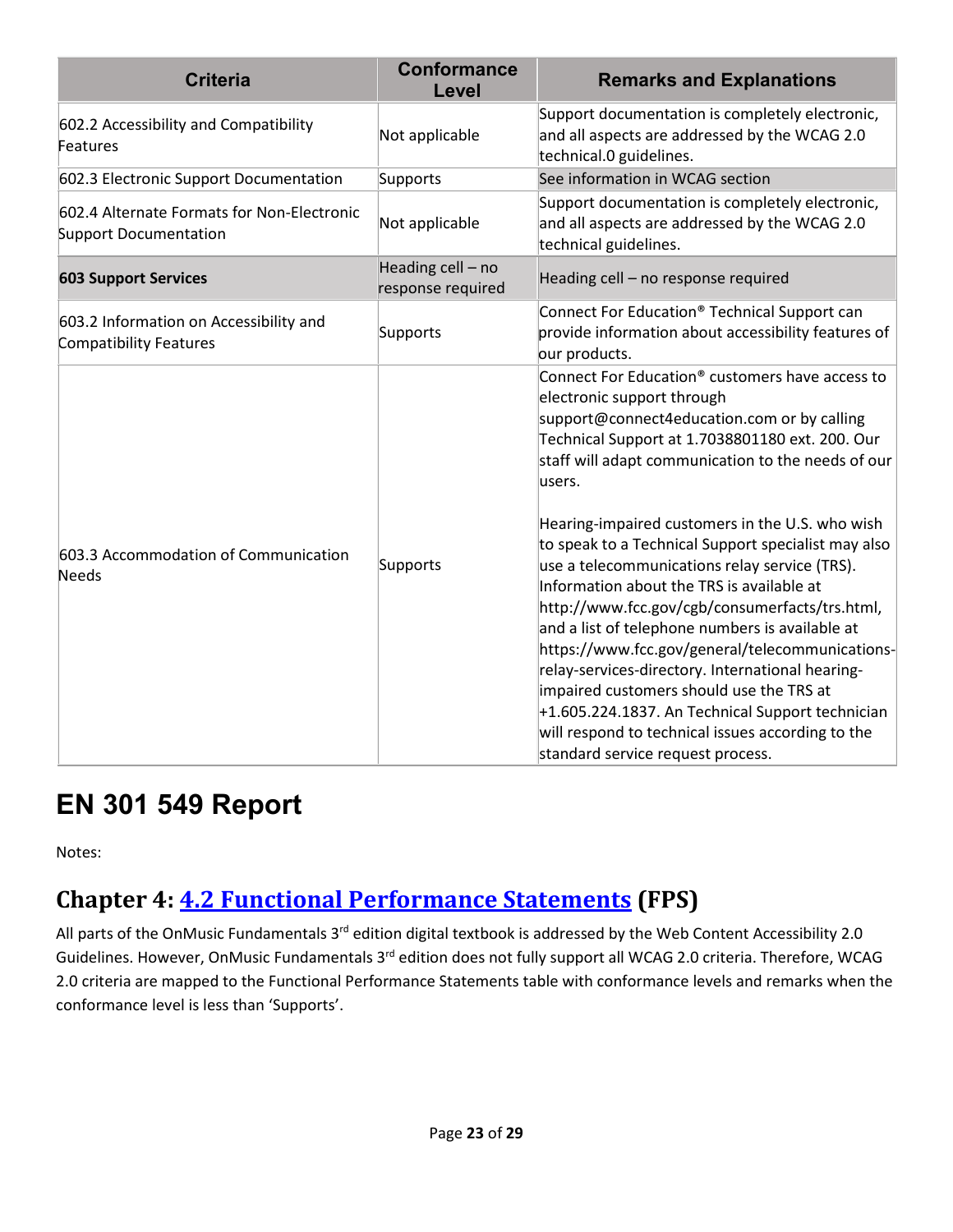| <b>Criteria</b>            | <b>Conformance Level</b>  |             | <b>Remarks and</b><br><b>Explanations</b>                                                                                                                         |
|----------------------------|---------------------------|-------------|-------------------------------------------------------------------------------------------------------------------------------------------------------------------|
|                            |                           | 1)          | As described in 1.1.1 Non-<br>text Content, Non-text<br>content exists on multiple                                                                                |
|                            |                           | 2)          | pages that needs<br>alternative text.<br>As described in 1.2.5, a few<br>supplemental and optional<br>videos did not have needed                                  |
|                            |                           | 3)          | audio descriptions.<br>As described in 1.3.1 Info<br>and Relationships, a few<br>elements do not                                                                  |
| 4.2.1 Usage without vision |                           |             | programmatically convey<br>semantic information that<br>is displayed visually.<br>4) As described in 1.3.2, a few                                                 |
|                            |                           |             | tables exist wherein the<br>sequence of information is<br>programmatically out of<br>order.                                                                       |
|                            | <b>Partially Supports</b> | 5)          | As described in 1.4.5,<br>images of text with no text<br>alternative were found in a<br>few locations: The main                                                   |
|                            |                           |             | course index page and the<br>practice exercises. Please<br>note that the practice<br>activities are typically<br>optional at the discretion of<br>the instructor. |
|                            |                           | 6)          | As described in 2.1.1<br>Keyboard, some interactive<br>components are not<br>keyboard accessible.                                                                 |
|                            |                           | 17)         | As described in 2.1.2, a<br>keyboard trap appears in<br>the opened help desk<br>widget appearing on every                                                         |
|                            |                           |             | page of the application. A<br>keyboard trap also appears<br>in the opened piano<br>keyboard tool.                                                                 |
|                            |                           | $ 8\rangle$ | As described in 3.3.2,<br>multiple issues exist with<br>disassociated or missing<br>labels in the Practice                                                        |
|                            |                           |             | Activities. Please note that<br>the practice exercises are                                                                                                        |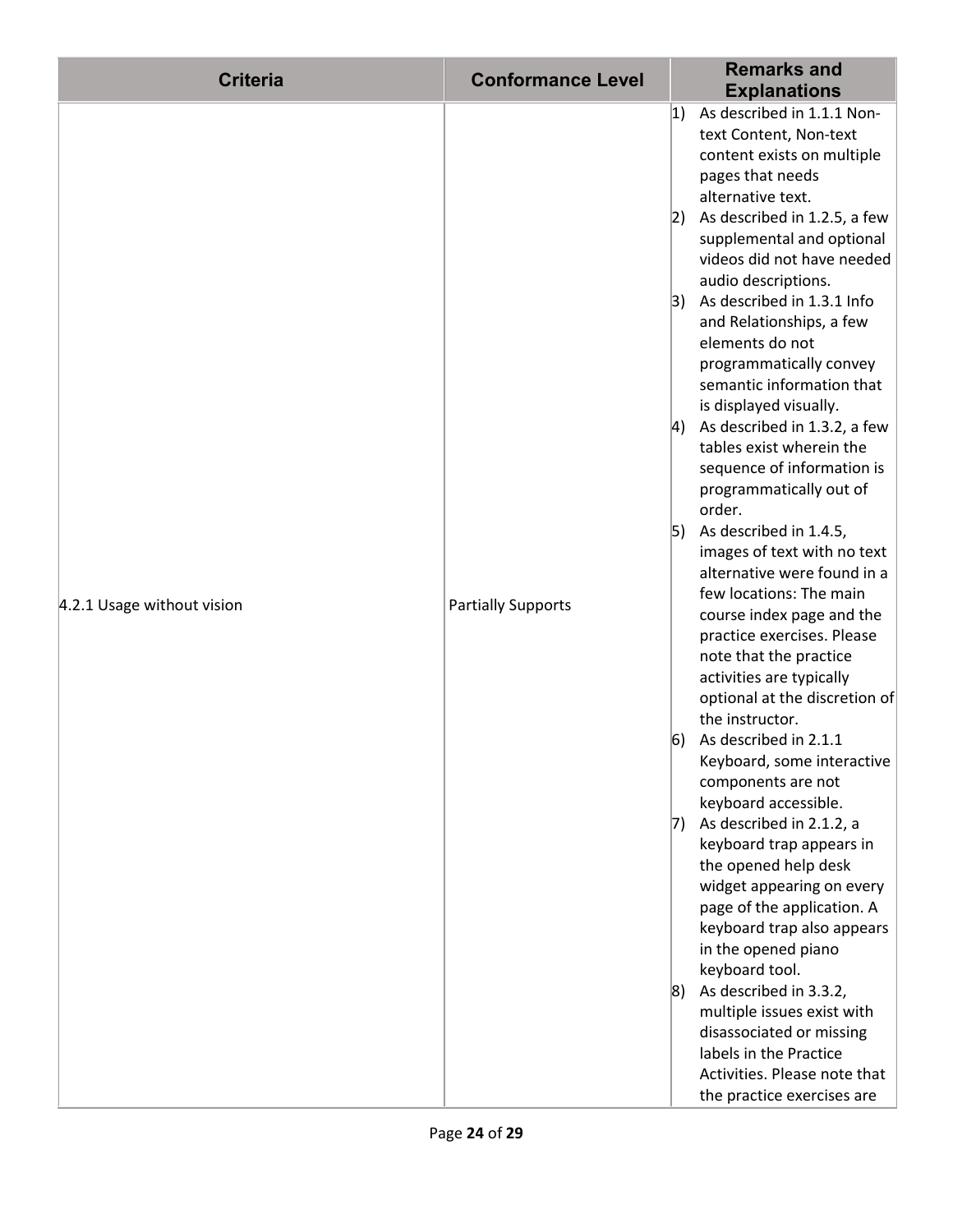| <b>Criteria</b>                          | <b>Conformance Level</b> | <b>Remarks and</b><br><b>Explanations</b>                                                                                                                                                                                                                                                                              |
|------------------------------------------|--------------------------|------------------------------------------------------------------------------------------------------------------------------------------------------------------------------------------------------------------------------------------------------------------------------------------------------------------------|
|                                          |                          | typically optional at the<br>discretion of the instructor.<br>As described in 2.4.4 Link<br>9)<br>Purpose, one course<br>management area page did<br>not support this success<br>criteria.<br>10) As described in 4.1.2 Name,<br>Role, Value, issues exist on<br>multiple pages with missing<br>names incorrect roles. |
| 4.2.2 Usage with limited vision          | Partially supports       | 1)<br>As described in 1.1.1 Non-<br>text Content, non-text<br>content exists on multiple<br>pages that needs<br>alternative text.<br>As described in 1.4.3<br> 2)<br>Sufficient Contrast, multiple<br>contrast errors exist<br>throughout the pages<br>tested.                                                         |
| 4.2.3 Usage without perception of colour | Supports                 | Color coding was not found in<br>this textbook.                                                                                                                                                                                                                                                                        |
| 4.2.4 Usage without hearing              | Partially supports       | As described in 1.2.2, most<br>course videos have captioning.<br>Most courses that use videos<br>that do not meet WCAG 1.2.2 /<br>Section 508 standards are<br>supplemental and, if needed,<br>their inclusion in the text can be<br>suppressed without<br>compromising meeting course<br>learning objectives.         |
| 4.2.5 Usage with limited hearing         | Partially supports       | As described in 1.2.2, most<br>course videos have captioning.<br>Most courses that use videos<br>that do not meet WCAG 1.1.2 /<br>Section 508 standards are<br>supplemental and, if needed,<br>their inclusion in the text can be<br>suppressed without<br>compromising                                                |
| 4.2.6 Usage without vocal capability     | Supports                 | Vocal capability is not needed<br>to interact with the text. Touch,                                                                                                                                                                                                                                                    |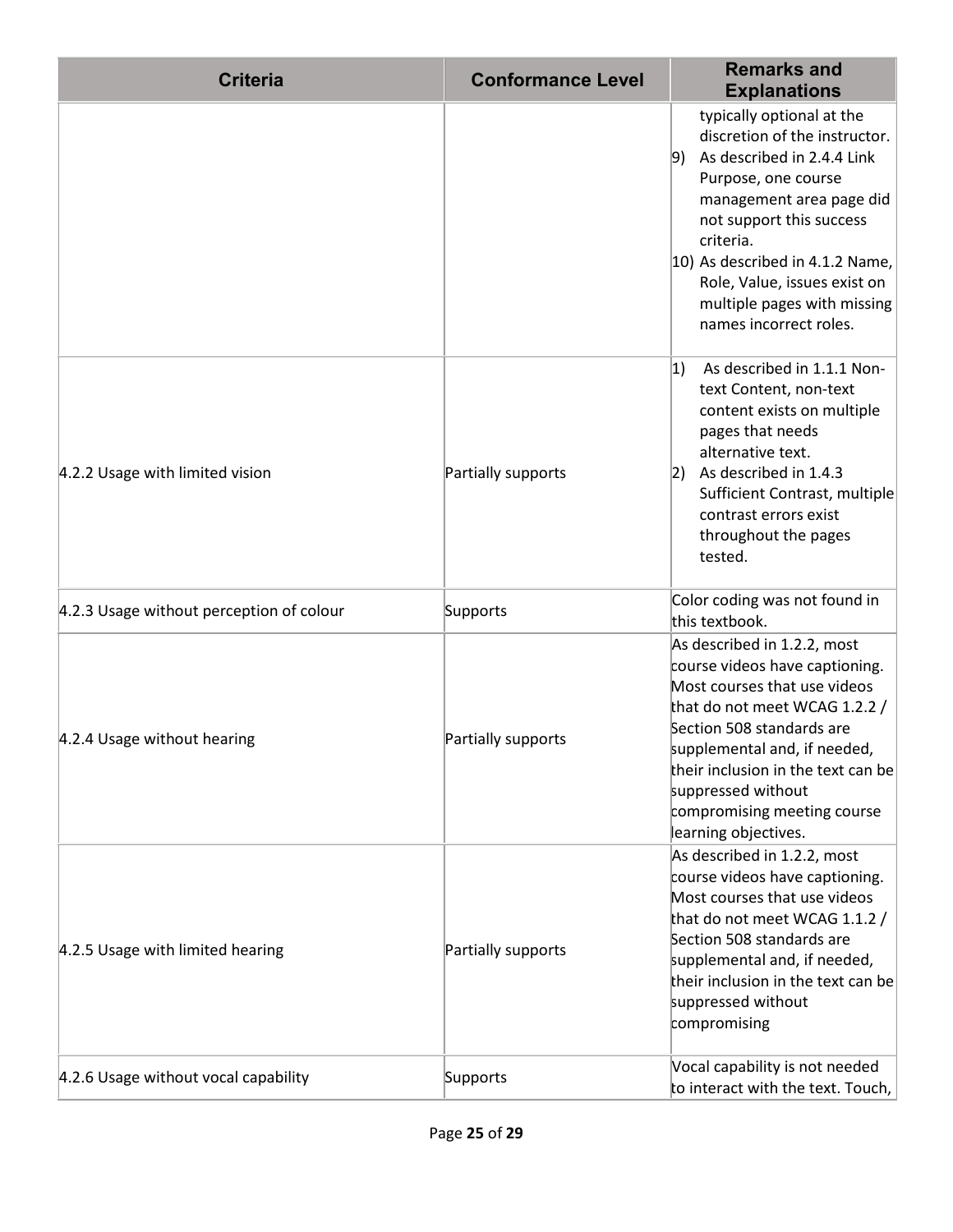| <b>Criteria</b>                                   | <b>Conformance Level</b> | <b>Remarks and</b><br><b>Explanations</b>                                                                                                                                                                                                                                                                                                                                                                                                                                                                                                                        |
|---------------------------------------------------|--------------------------|------------------------------------------------------------------------------------------------------------------------------------------------------------------------------------------------------------------------------------------------------------------------------------------------------------------------------------------------------------------------------------------------------------------------------------------------------------------------------------------------------------------------------------------------------------------|
|                                                   |                          | keyboard, or mouse input is<br>functional.                                                                                                                                                                                                                                                                                                                                                                                                                                                                                                                       |
| 4.2.7 Usage with limited manipulation or strength | Partially Supports       | As described in 2.1.1<br> 1)<br>Keyboard, Most of OnMusic<br>Fundamentals 3rd edition<br>does not necessitate fine<br>motor control such as path<br>dependent gestures,<br>pinching, twisting, tight<br>grasping or simultaneous<br>manual actions. However,<br>some Practice Exercises use<br>drag and drop format that<br>has no alternative input<br>available. These practice<br>exercises are typically<br>optional at the discretion of<br>the instructor.<br>As described in 2.4.1, some<br> 2)<br>of untitled iframes were<br>found in this application. |
| 4.2.8 Usage with limited reach                    | Supports                 | These texts are not free<br>standing or installed on specific<br>hardware.                                                                                                                                                                                                                                                                                                                                                                                                                                                                                       |
| 4.2.9 Minimize photosensitive seizure triggers    | Supports                 | The content does not flash                                                                                                                                                                                                                                                                                                                                                                                                                                                                                                                                       |
| 4.2.10 Usage with limited cognition               | Supports                 | The texts use adjustable<br>timings, error indication and<br>error fix suggestion on<br>assessments. The texts have a<br>logical focus order in the lecture<br>content.                                                                                                                                                                                                                                                                                                                                                                                          |
| $4.2.11$ Privacy                                  | Supports                 | When accommodations are<br>provided to individual students<br>for extra time for exams, these<br>accommodations are private to<br>the instructor and the student.<br>No other accessibility settings<br>are present in the courses.                                                                                                                                                                                                                                                                                                                              |

#### **Chapter [5: Generic Requirements](http://www.etsi.org/deliver/etsi_en/301500_301599/301549/01.01.02_60/en_301549v010102p.pdf#page=23)**

Notes: Not applicable to Connect For Education® products. OnMusic Fundamentals 3<sup>rd</sup> edition is web content and is not a closed systems.

### **Chapter [6: ICT with Two-Way Voice Communication](http://www.etsi.org/deliver/etsi_en/301500_301599/301549/01.01.02_60/en_301549v010102p.pdf#page=28)**

Notes: Not applicable. Connect For Education® does not offer two-way voice communication. This table has been removed.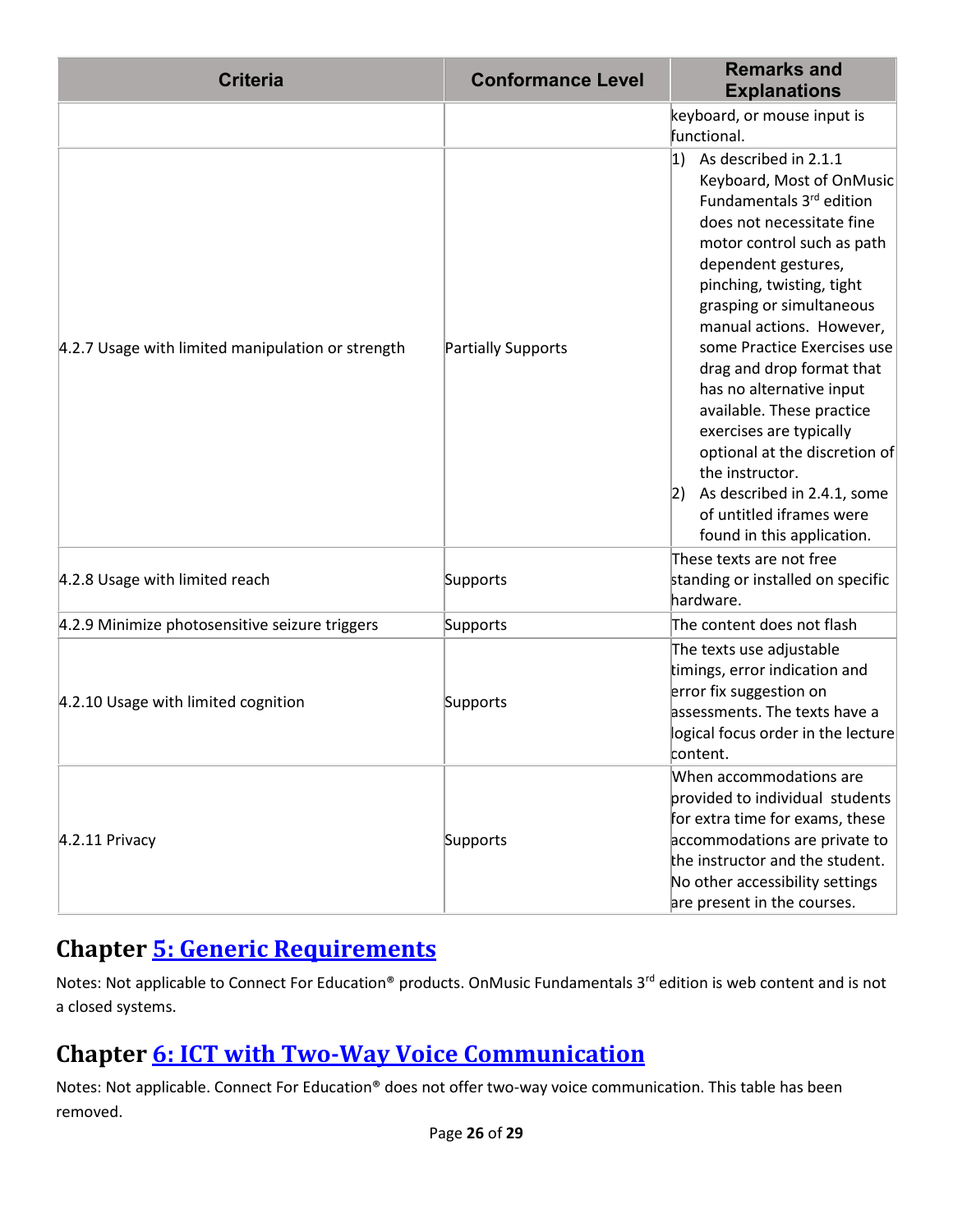### **Chapter [7: ICT with Video Capabilities](http://www.etsi.org/deliver/etsi_en/301500_301599/301549/01.01.02_60/en_301549v010102p.pdf#page=31)**

Notes:

| <b>Criteria</b>                                      | <b>Conformance Level</b>               | <b>Remarks and</b><br><b>Explanations</b>                                                                                                                                                                                                                                            |
|------------------------------------------------------|----------------------------------------|--------------------------------------------------------------------------------------------------------------------------------------------------------------------------------------------------------------------------------------------------------------------------------------|
| 7.1 Caption processing technology                    | Heading cell - no response<br>required | Heading cell - no response<br>required                                                                                                                                                                                                                                               |
| 7.1.1 Captioning playback                            | Supports                               | When captions are available,<br>there is a mechanism available<br>to display the captions.                                                                                                                                                                                           |
| 7.1.2 Captioning synchronization                     | Supports                               | When captions are present, the<br>mechanism to display the<br>captions preserves the<br>synchronization between the<br>audio and corresponding<br>captions.                                                                                                                          |
| 7.1.3 Preservation of captioning                     | Supports                               | All caption data, when present,<br>is preserved and not removed.                                                                                                                                                                                                                     |
| 7.2.1 Audio description playback                     | Does not support                       | Connect For Education <sup>®</sup> digital<br>texts use video players which<br>have no mechanism to select<br>separate audio description<br>tracks.                                                                                                                                  |
| 7.2.2 Audio description synchronization              | Does not support                       | Connect For Education <sup>®</sup> digital<br>texts use video players which<br>have no mechanism to select<br>separate audio description<br>tracks.                                                                                                                                  |
| 7.2.3 Preservation of audio description              | Does not support                       | Connect For Education <sup>®</sup> digital<br>texts use video players which<br>have no mechanism to select<br>separate audio description<br>tracks.                                                                                                                                  |
| 7.3 User controls for captions and audio description | Partially supports                     | For Connect For Education <sup>®</sup><br>digital texts course videos,<br>closed captions control is<br>provided the same level of<br>interaction as the primary<br>media controls when closed<br>captions are available.<br>However, there is no control<br>for audio descriptions. |

#### **Chapter [8: Hardware](http://www.etsi.org/deliver/etsi_en/301500_301599/301549/01.01.02_60/en_301549v010102p.pdf#page=32)**

Notes: Connect For Education® digital texts do not require specific hardware. The Chapter 8: Hardware table is removed.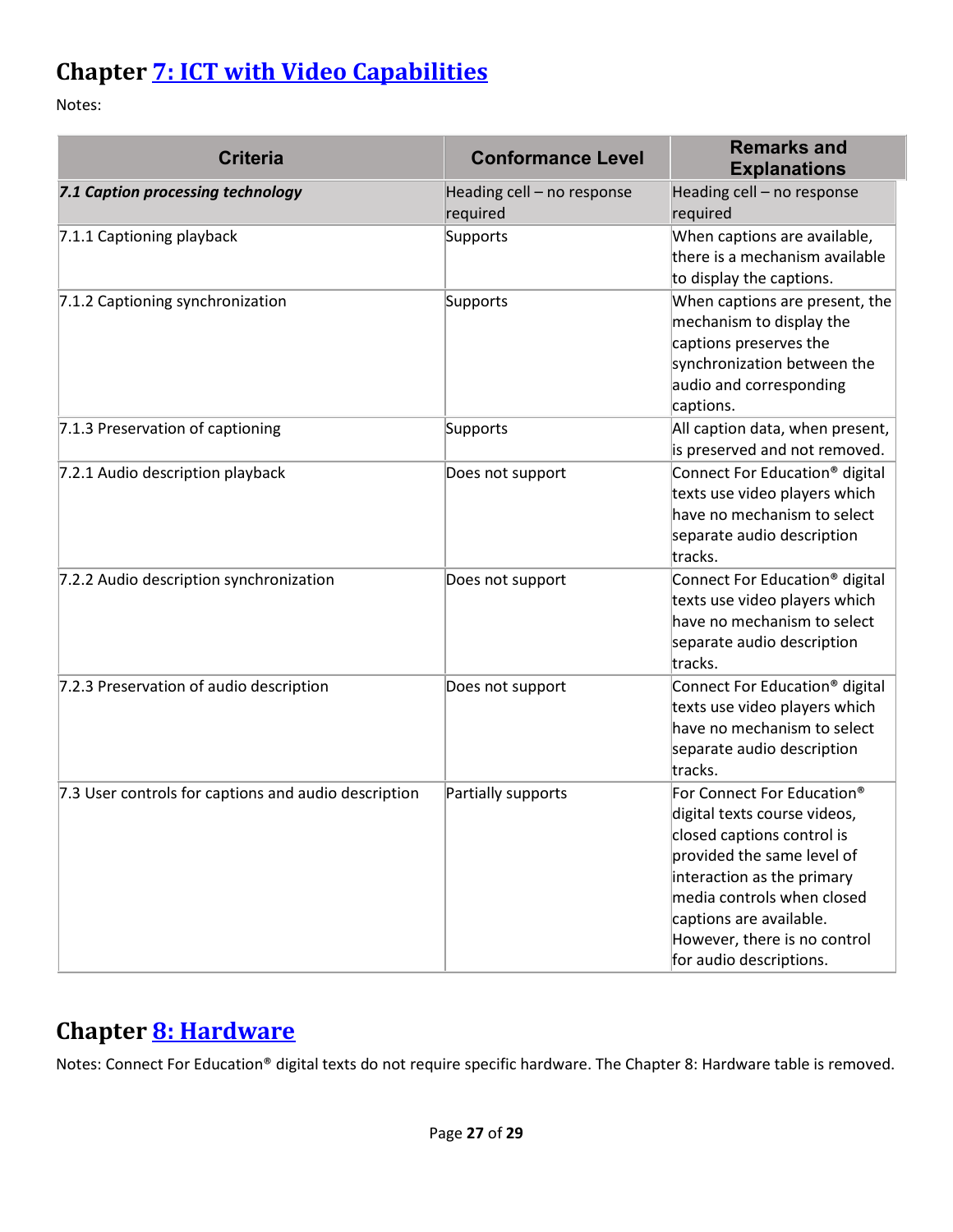#### **Chapter [9: Web](http://www.etsi.org/deliver/etsi_en/301500_301599/301549/01.01.02_60/en_301549v010102p.pdf#page=39)** *(see WCAG 2.0 section)*

Notes:

#### **Chapter [10: Non-web Documents](http://www.etsi.org/deliver/etsi_en/301500_301599/301549/01.01.02_60/en_301549v010102p.pdf#page=43)**

Notes: Connect For Education® digital texts are displayed over the web by design and practice. If a user is not able to use a web page due to a disability, we will provide them with an accessible PDF document of the textbook lecture content. The following section refers to the accessible PDF of lecture content under those circumstances only.

| <b>Criteria</b>                       | <b>Conformance Level</b>               | <b>Remarks and</b><br><b>Explanations</b>                                                                         |
|---------------------------------------|----------------------------------------|-------------------------------------------------------------------------------------------------------------------|
| 10.1 General                          | Heading cell - no response<br>required | Heading cell - no response<br>required                                                                            |
| <b>10.2 Document success criteria</b> | Heading cell - no response<br>required | Heading cell - no response<br>required                                                                            |
| 10.2.1 through 10.2.38                | See WCAG 2.0 section                   | See information in WCAG<br>section                                                                                |
| 10.2.39 Caption positioning           | Supported                              | Accessible PDF copies of the<br>text lecture content are 'text<br>only' and do not contain<br>synchronized media. |
| 10.2.40 Audio description timing      | Supported                              | Accessible PDF copies of the<br>text lecture content are 'text<br>only' and do not contain<br>synchronized media. |

#### **Chapter [11: Software](http://www.etsi.org/deliver/etsi_en/301500_301599/301549/01.01.02_60/en_301549v010102p.pdf#page=53)**

Notes: Special software is not required to the OnMusic Fundamentals 3<sup>rd</sup> edition text. This table is removed.

#### **Chapter [12: Documentation and Support Services](http://www.etsi.org/deliver/etsi_en/301500_301599/301549/01.01.02_60/en_301549v010102p.pdf#page=73)**

Notes:

| <b>Criteria</b>                                                   | <b>Conformance</b><br>Level            | <b>Remarks and Explanations</b>                                                                                                           |
|-------------------------------------------------------------------|----------------------------------------|-------------------------------------------------------------------------------------------------------------------------------------------|
| <b>12.1 Product documentation</b>                                 | Heading cell - no<br>response required | Heading cell - no response required                                                                                                       |
| 12.1.1 Accessibility and compatibility<br><b>features</b>         | Support                                | Connect For Education® materials do not include<br>built in accessibility features.                                                       |
| 12.1.2 Accessible documentation                                   |                                        | See WCAG 2.0 section See information in WCAG section                                                                                      |
| <b>12.2 Support Services</b>                                      | Heading cell - no<br>response required | Heading cell – no response required                                                                                                       |
| 12.2.2 Information on accessibility and<br>compatibility features | Supports                               | Accessibility information is provided by contacting<br>us via phone or email.                                                             |
| 12.2.3 Effective communication                                    | Supports                               | Connect For Education <sup>®</sup> customers have access to<br>electronic support through<br>support@connect4education.com. Customers may |